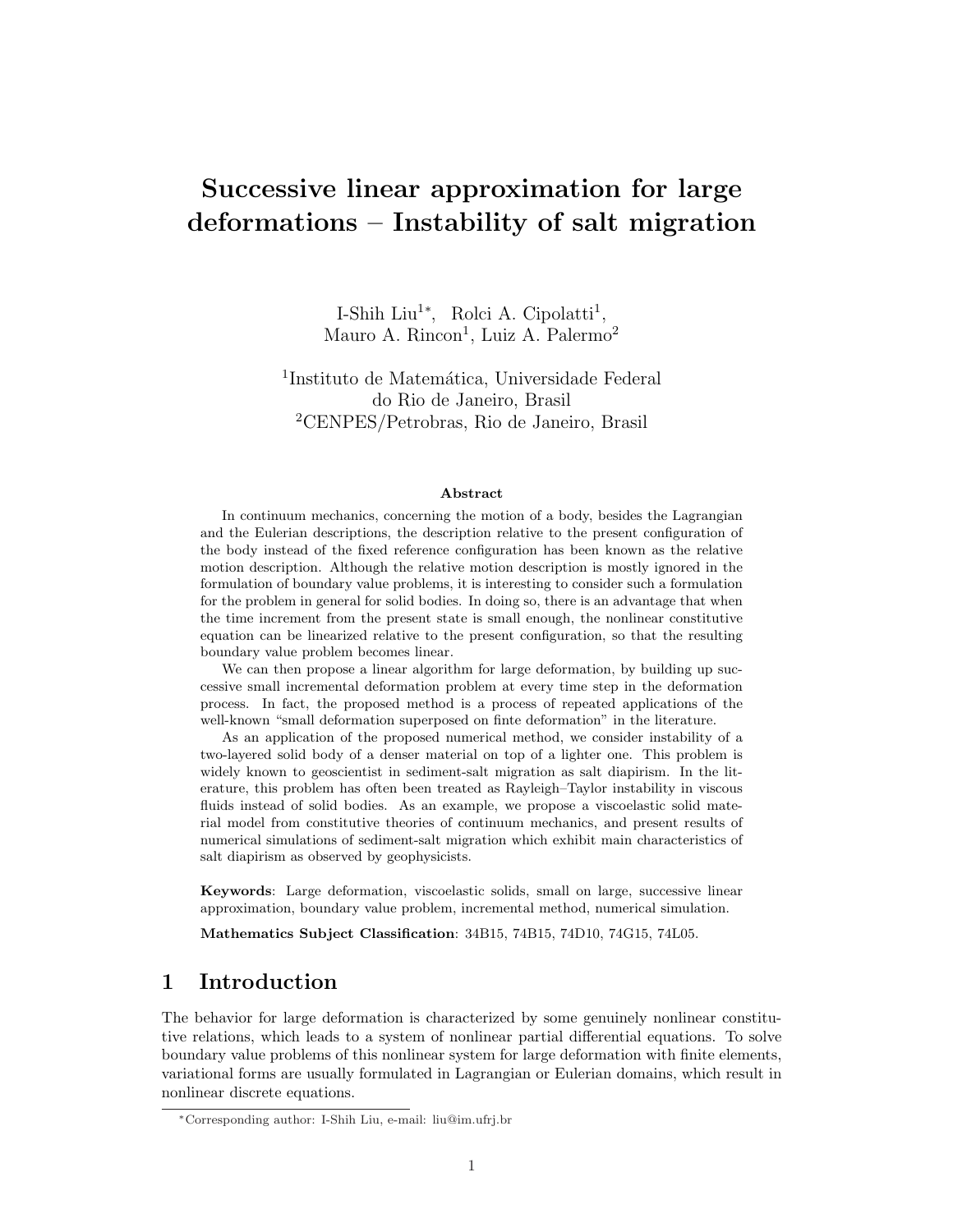For large deformations in solids, many problems cannot be treated effectively with Lagrangian meshes in the fixed reference domain, nor with Eulerian meshes in the spatial domain of the body. Therefore the hybrid technique of arbitrary Lagrangian Eulerian formulation (ALE) has been developed (see for example  $[1]$ ), in which an arbitrary judicious choice of mesh motion is selected as an intermediate reference state to minimize the mesh distortion. In other words, the state from an arbitrary mesh motion is chosen as the reference state for the problem.

Theoretically, any state can be chosen as a reference state, and definitely, we can also replace the arbitrary mesh motion with the real motion of the body at an infinitesimally preceding state. By doing so, the advantage is that it is then possible to linearize the constitutive equation relative to the preceding reference state so that the governing equation of the problem becomes linear partial differential equation for small deformation. This idea is similar to the well-known problem of small deformation superposed on finite deformation in the literature [5].

This remind us of the Lagrangian and the Eulerian descriptions in continuum mechanics and the one relative to the present configuration of the body in motion as the reference configuration, known as the *relative motion* description (see for example, [20, 9]). It is interesting to note that the above-mentioned idea is nothing but a Lagrangian formulation of thermomechanical problems in relative motion description. We shall call it the relative Lagrangian formulation, in contrast to the widely used (total or updated) Lagrangian and Eulerian formulations.

We can then propose a linear algorithm for large deformation based on relative Lagrangian formulation, by building up successive small incremental deformation problem at every time step in the deformation process. Roughly speaking, at each time step, the constitutive function is calculated at the present state of deformation which will be regarded as the reference configuration for the next state, and assuming the deformation to the next state is small, the constitutive function can be linearized. In this manner, it becomes a linear problem at each time step from one state to the next state successively with small deformations.

Numerical simulations for elastic bodies with this algorithm have been successfully implemented and compared with exact solutions for large deformations in pure shear [12] and bending of a rectangular block into a circular section [10]. In this paper, we extend the proposed method to viscoelastic solids and as an application, we consider the instability of a two-layered solid body of a denser elastic material on top of a lighter viscoelastic one. This problem is widely known to geophysicists in sediment-salt migration as salt diapirism. For some practical reasons in dealing with large deformations in solid bodies, oftentimes the problem has been treated as Rayleigh–Taylor instability in viscous fluids (see for example, [7, 8, 13]) instead of solid bodies. Obviously, although the instability phenomena may be quite similar for fluids and solids (as it says in rheology: in geological time, everything flows!), the distribution of the stress fields may be quite different in different classes of materials.

We will show in our numerical simulation with finite element method the formation of diapirs with viscoelastic solid models. The mesh of the calculation domain is updated as the body deforms at every step, however, up to very large deformation we have found that re-meshing is almost unnecessary.

After a brief introduction to kinematics in relative motion description in Sect. 2, linearization of constitutive equation and nearly incompressible bodies are considered in Sect. 3. A Mooney–Rivlin type viscoelastic solid material model is introduced as an example. In Sect. 4, an equilibrium boundary value problem in relative Lagrangian formulation is considered and its linearization and variational formulation are discussed. The new algorithm for large deformation with incremental loadings is proposed in Sect. 5. Since implementation of the algorithm for finite elements is not of our major concern in this paper, the numerical details are not included. Finally, two numerical simulations of salt migration are given as examples. The results are only qualitatively compared with the formation of salt domes in geophysics literature. No physical data are readily available for us to validate our simulations.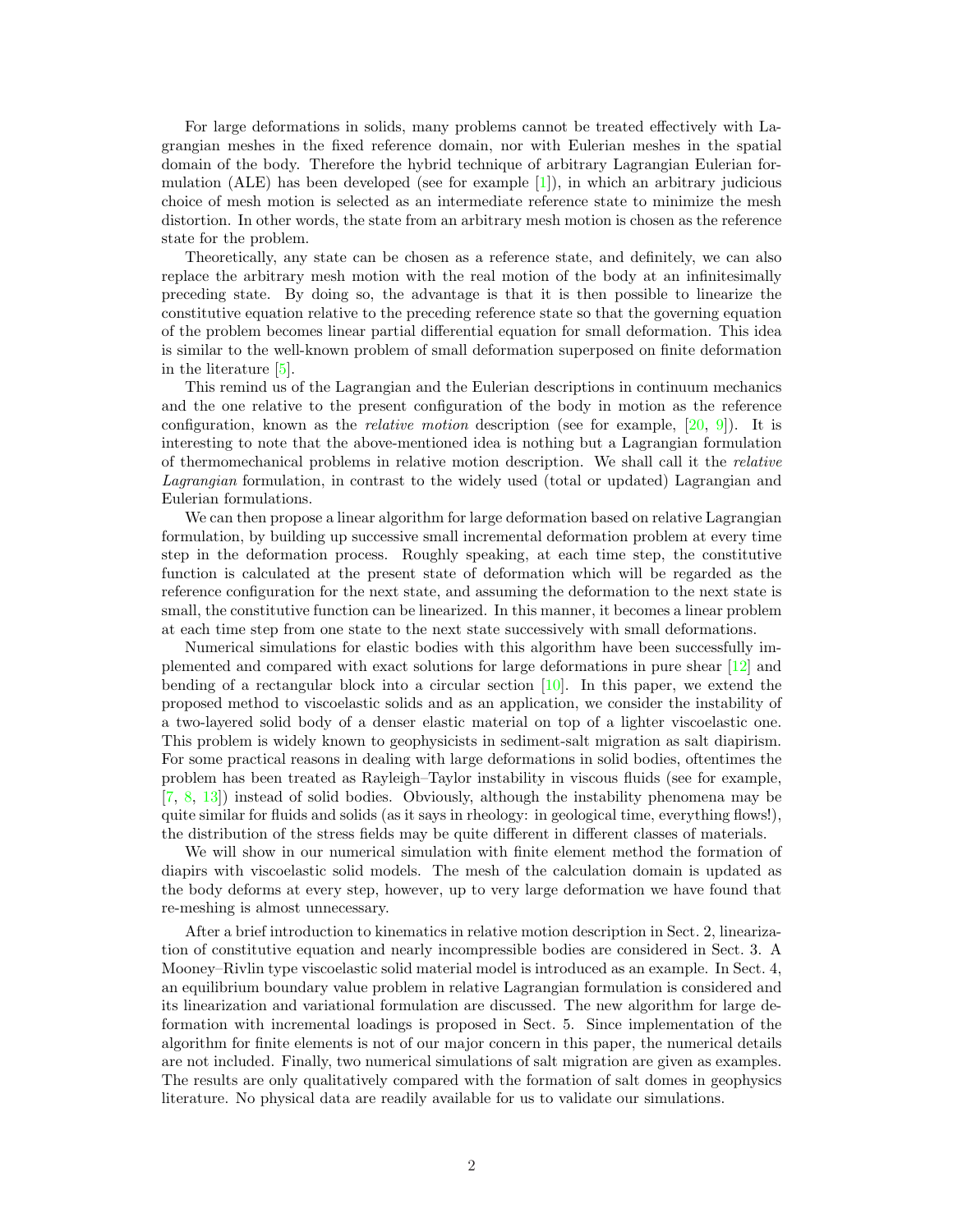### 2 The relative motion description

Let  $\kappa_0$  be a reference configuration of the body  $\mathcal{B}$ , and  $\kappa_t$  be its deformed configuration at the present time t, Let

$$
\boldsymbol{x} = \chi(X, t), \qquad X \in \kappa_0(\mathcal{B}),
$$

and

$$
F(X,t)=\nabla_X(\chi(X,t)),
$$

be the deformation and the deformation gradient from  $\kappa_0$  to  $\kappa_t$ .

Now, at some time  $\tau$ , consider the deformed configuration  $\kappa_{\tau}$ , and

$$
\boldsymbol{\xi} = \chi(X,\tau) := \boldsymbol{\xi}_t(\boldsymbol{x},\tau) \in \kappa_\tau(\mathcal{B}), \qquad \boldsymbol{x} = \chi(X,t) \in \kappa_t(\mathcal{B}). \tag{1}
$$

 $\xi_t(x,\tau)$  is called the *relative motion* with respect to the present configuration at time t, and

$$
F_t(\boldsymbol{x},\tau) = \nabla_x \boldsymbol{\xi}_t(\boldsymbol{x},\tau),
$$

is called the relative deformation gradient (after common usage in continuum mechanics, see for example,  $[20, 9]$ . We also define the relative displacement vector as

$$
\mathbf{u}(\mathbf{x},\tau) = \boldsymbol{\xi}_t(\mathbf{x},\tau) - \mathbf{x},\tag{2}
$$

and

$$
H(\boldsymbol{x},\tau) = \nabla_x \boldsymbol{u}(\boldsymbol{x},\tau) = F_t(\boldsymbol{x},\tau) - I,\tag{3}
$$

is the relative displacement gradient at time  $\tau$  with respect to the *present* configuration  $\kappa_t$ (emphasize, not  $\kappa_0$ ), and I stands for the identity tensor.

Note that from  $(1)$ ,

$$
\nabla_x \xi_t(\boldsymbol{x}, \tau) = \nabla_X(\chi(X, \tau)) \nabla_X(\chi(X, t))^{-1} = F(X, \tau) F(X, t)^{-1},
$$

hence, by the use of (3) we have

$$
H(\boldsymbol{x},\tau) = F(X,\tau)F(X,t)^{-1} - I,
$$

or simply as

$$
F_t(\tau) = I + H(\tau) \quad \text{and} \quad F(\tau) = (I + H(\tau))F(t). \tag{4}
$$

Moreover, by taking the time derivative with respect to  $\tau$ , it gives

$$
\dot{F}(\tau) = \dot{H}(\tau)F(t). \tag{5}
$$

In these expressions and hereafter, we shall often denote a function  $F$  as  $F(t)$  to emphasize its value at time t when its spatial variable is self-evident.

We can represent the deformation and deformation gradient schematically in the following diagram:



Furthermore, from  $(1)$  and  $(2)$  (or from the above diagram), we have

$$
\chi(X,\tau) = \chi(X,t) + \boldsymbol{u}(\chi(X,t),\tau). \tag{6}
$$

By taking the derivatives with respect to  $\tau$ , we obtain the velocity and the acceleration of the motion at time  $\tau$ ,

$$
\dot{\boldsymbol{x}}(X,\tau) = \frac{\partial \boldsymbol{u}(\boldsymbol{x},\tau)}{\partial \tau} = \dot{\boldsymbol{u}}(\boldsymbol{x},\tau), \quad \ddot{\boldsymbol{x}}(X,\tau) = \ddot{\boldsymbol{u}}(\boldsymbol{x},\tau). \tag{7}
$$

Note that since  $x = \chi(X, t)$  is independent of  $\tau$ , in relative motion description, the partial derivative with respect to  $\tau$  keeping x fixed is nothing but the material time derivative.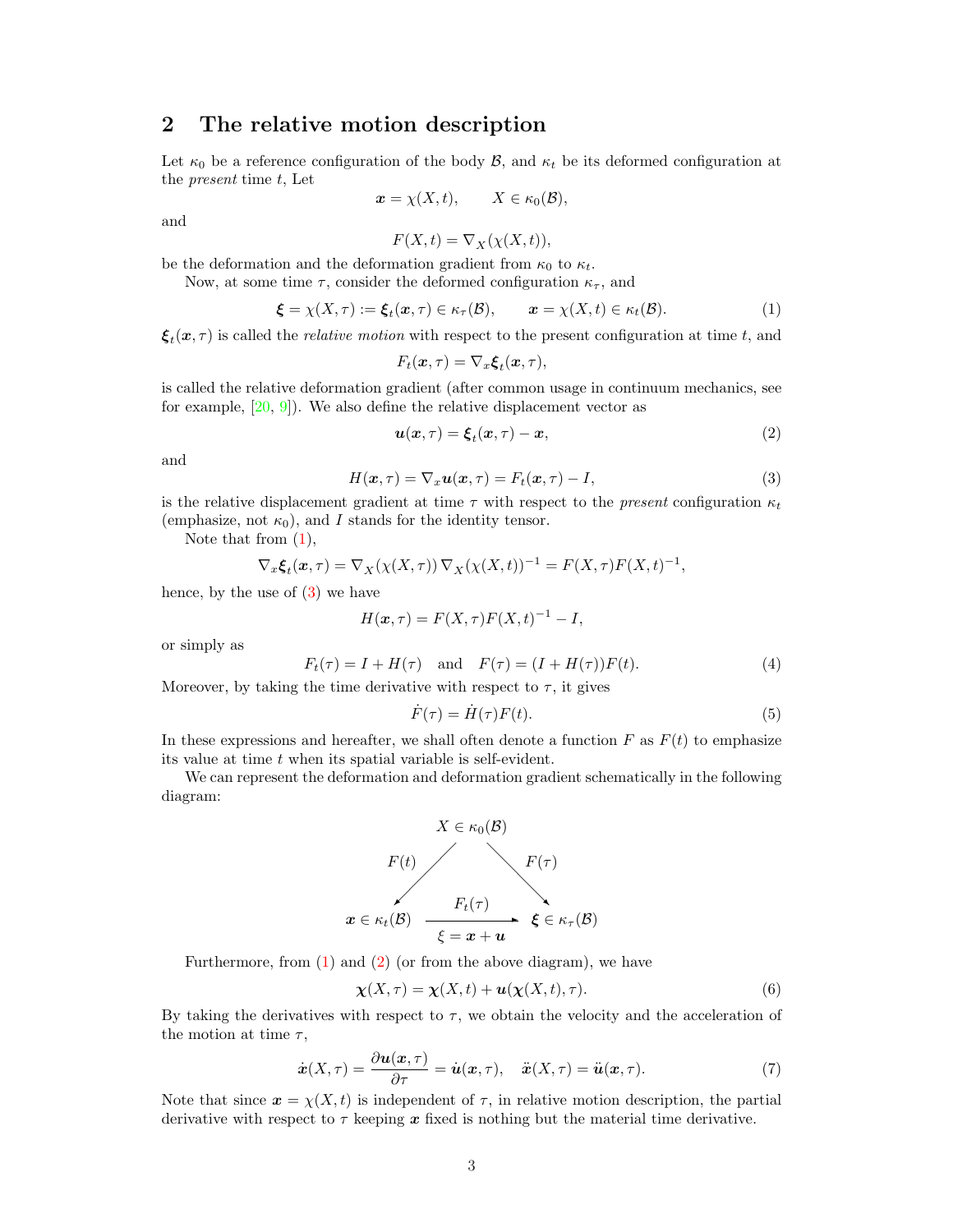#### Remark 3: On descriptions of motion

Recall that in Lagrangian description, a function  $f(X, t)$  defined on the motion of a body is defined on the domain  $\mathcal{B}_0 \times \mathbb{R}$ , in the fixed reference configuration; while in Eulerian description, it is defined on the position x occupied by the body,  $f(\mathbf{x}, t)$ . Note that the domain of the Eulerian description is not  $\mathcal{B}_t \times \mathbb{R}$ , but rather  $\mathcal{B}_t \times \{t\}$ .

On the other hand, one can also define the function on  $\mathcal{B}_t \times \mathbb{R}$ , at time  $\tau$  relative to the present configuration, as if the function  $f_t(\mathbf{x}, \tau)$  is viewed at the instant  $\tau$  from an observer attached to the body in its motion at the present time  $t$ . This is called the *relative motion* description.

The functions in Lagrangian, Eulerian and relative motion descriptions are related by

$$
f(X,t) = \widehat{f}(\mathbf{x}(X,t),t), \qquad f(X,\tau) = f_t(\mathbf{x}(X,t),\tau).
$$

Note that if  $\tau = t$ , the relative description reduces to the Eulerian description.

The advantage of using relative Lagrangian formulation is that it enable us to linearize constitutive equation relative to the present state and hence with a successive method of Euler's type, we can approximate the nonlinear constitutive functions for large deformations.  $\Box$ 

### 3 Linearized constitutive equations

Let  $\kappa_0$  be the preferred reference configuration of a viscoelastic body  $\mathcal{B}$ , and let the Cauchy stress  $T(X, t)$  be given by the constitutive equation in the configuration  $\kappa_0$ ,

$$
T(X,t) = \mathcal{T}(F(X,t), \dot{F}(X,t)).
$$
\n(8)

For large deformations, the constitutive function T is generally a nonlinear function of the deformation gradient F.

We shall regard the present configuration  $\kappa_t$  as an updated reference configuration, and consider a small deformation relative to the present state  $\kappa_t(\mathcal{B})$  at time  $\tau = t + \Delta t$ , for small enough time interval  $\Delta t$ . In other words, we shall assume that the relative displacement gradient H is small,  $|H| \ll 1$ , so that we can linearize the constitutive equation (8) at time  $\tau$ relative to the updated reference configuration at time  $t$ , namely,

$$
T(\tau) = \mathcal{T}(F(\tau), \dot{F}(\tau)) = \mathcal{T}(F(t), 0)
$$
  
+  $\partial_F \mathcal{T}(F(t), 0)[F(\tau) - F(t)] + \partial_{\dot{F}} \mathcal{T}(F(t), 0)[\dot{F}(\tau)] + o(2),$ 

or by the use of  $(5)$ ,

$$
T(\tau)=T_e(t)+\partial_F \mathcal{T}(F(t),0)[H(\tau)F(t)]+\partial_{\dot{F}} \mathcal{T}(F(t),0)[\dot{H}(\tau)F(t)]+o(2).
$$

where

$$
T_e(t) = \mathcal{T}(F(t), 0)
$$

is the elastic Cauchy stress at the present time t and  $o(2)$  represents higher order terms in the small displacement gradient  $|H|$ .

The linearized constitutive equation can now be written as

$$
T(\tau) = T_e(t) + L(F(t))[H(\tau)] + M(F(t))[H(\tau)],
$$
\n(9)

where

$$
L(F)[H] := \partial_F \mathcal{T}(F,0)[HF], \qquad M(F)[\dot{H}] := \partial_{\dot{F}} \mathcal{T}(F,0)[\dot{H}F], \tag{10}
$$

define the fourth order elasticity tensor  $L(F)$  and viscosity tensor  $M(F)$  relative to the present configuration  $\kappa_t$ .

The above general definition of the elasticity and the viscosity tensors for any constitutive class of viscoelastic materials  $T = \mathcal{T}(F, F)$ , relative to the updated present configuration, will be explicitly determined in the following sections for a particular class, namely a Mooney– Rivlin type materials.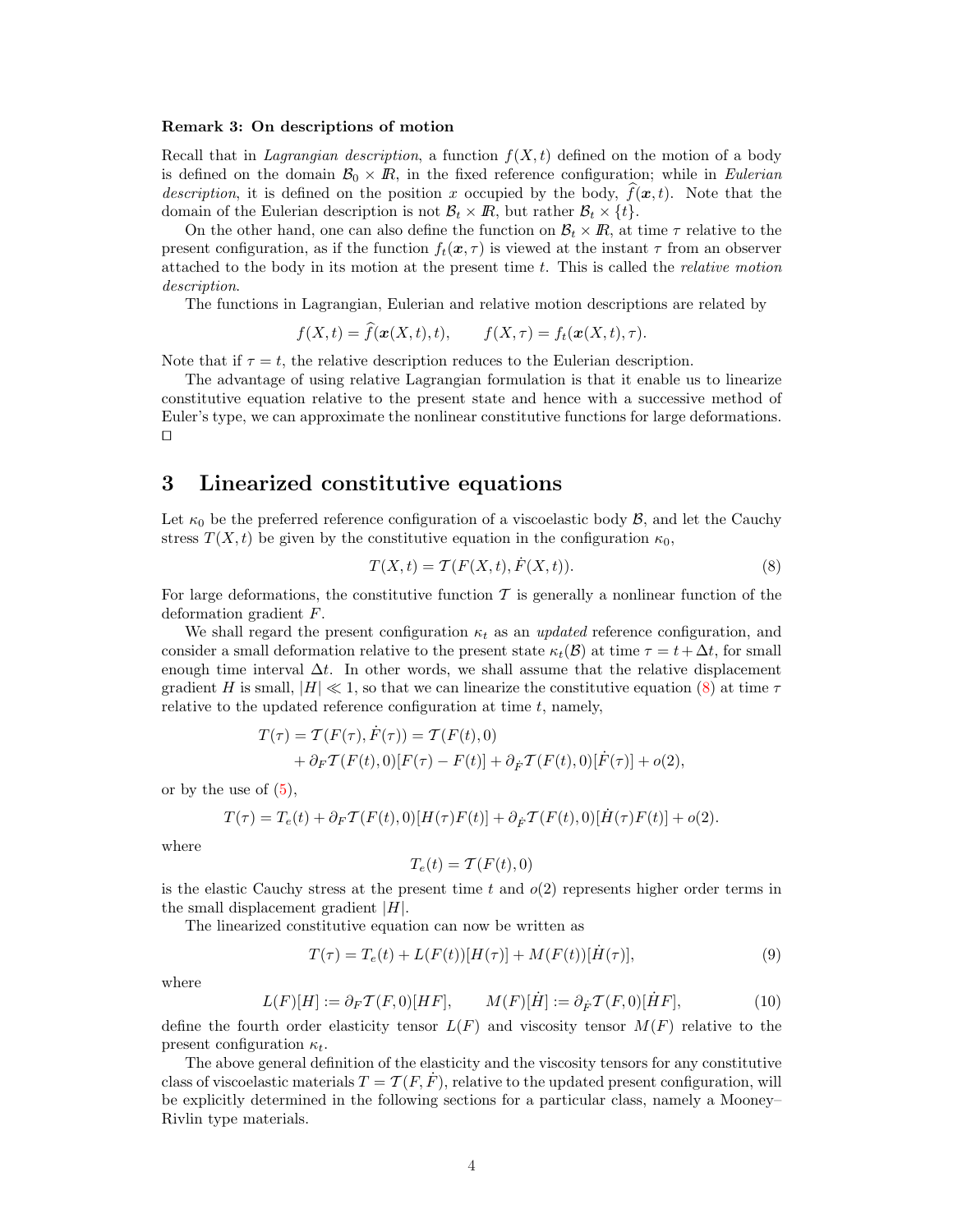#### 3.1 Compressible and nearly incompressible bodies

For a viscoelastic body, the constitutive equation (8) relative to the preferred reference configuration  $\kappa_0$  can be written as

$$
T = \mathcal{T}(F, \dot{F}) = -p(F)I + \widetilde{\mathcal{T}}(F, \dot{F}).\tag{11}
$$

However, for an incompressible body, the pressure  $p$  depends also on the boundary conditions, and because it cannot be determined from the deformation of the body alone, it is called an indeterminate pressure, which is an independent variable in addition to the displacement vector variable for boundary value problems.

For compressible bodies, we shall assume that the pressure depend on the deformation gradient only through the determinant, or by the use of the mass balance, depend only on the mass density,

$$
p = \hat{p}(\det F) = p(\rho), \qquad \rho = \frac{\rho_0}{\det F},
$$

where  $\rho_0$  is the mass density in the reference configuration  $\kappa_0$ . We have

$$
\rho(\tau) - \rho(t) = \rho_0 (\det F(\tau)^{-1} - \det F(t)^{-1}) = \rho(t) (\det (F(\tau)^{-1}F(t)) - 1)
$$
  
= 
$$
\rho(t) (\det (I + H(\tau))^{-1} - 1) = -\rho(t) \operatorname{tr} H(\tau) + o(2),
$$

in which the relation (4) has been used.

Therefore, it follows that

$$
p(\tau) - p(t) = \left(\frac{dp}{d\rho}\right)_t (\rho(\tau) - \rho(t)) + o(2) = -\left(\rho \frac{dp}{d\rho}\right)_t \text{ tr } H(\tau) + o(2),
$$

or

$$
p(\tau) = p(t) - \beta \operatorname{tr} H(\tau) + o(2),\tag{12}
$$

where  $\beta := (\rho \frac{dp}{d\rho})_t$  is a material parameter evaluated at the present time t.

From  $(11)$  and  $(4)$ , let

$$
C(F(t))[H(\tau)] := \partial_F \widetilde{T}(F(t),0)[F(\tau) - F(t)] = \partial_F \widetilde{T}(F(t),0)[H(\tau)F(t)],
$$

then from  $(10)_1$ , the elasticity tensor becomes

$$
L(F)[H] = \beta(\text{tr } H)I + C(F)[H].\tag{13}
$$

We call a body nearly incompressible if its density is nearly insensitive to the change of pressure. Therefore, if we regard the density as a function of pressure,  $\rho = \rho(p)$ , then its derivative with respect to the pressure is nearly zero. In other words, for nearly incompressible bodies, we shall assume that  $\beta$  is a material parameter much greater than 1,

$$
\beta \gg 1. \tag{14}
$$

Note that for compressible or nearly incompressible body, the elasticity tensor does not contain the pressure explicitly. It is only a function of the deformation gradient and the material parameter  $\beta$  at the present time t.

### 3.2 A viscoelastic material model

The constitutive equation  $T = \mathcal{T}(F, \dot{F})$  of an viscoelastic material should satisfy the conditions of material symmetry and material objectivity, respectively,

$$
\mathcal{T}(FG, \dot{F}G) = \mathcal{T}(F, \dot{F}),
$$
  

$$
\mathcal{T}(QF, (QF)) = Q \mathcal{T}(F, \dot{F})Q^T,
$$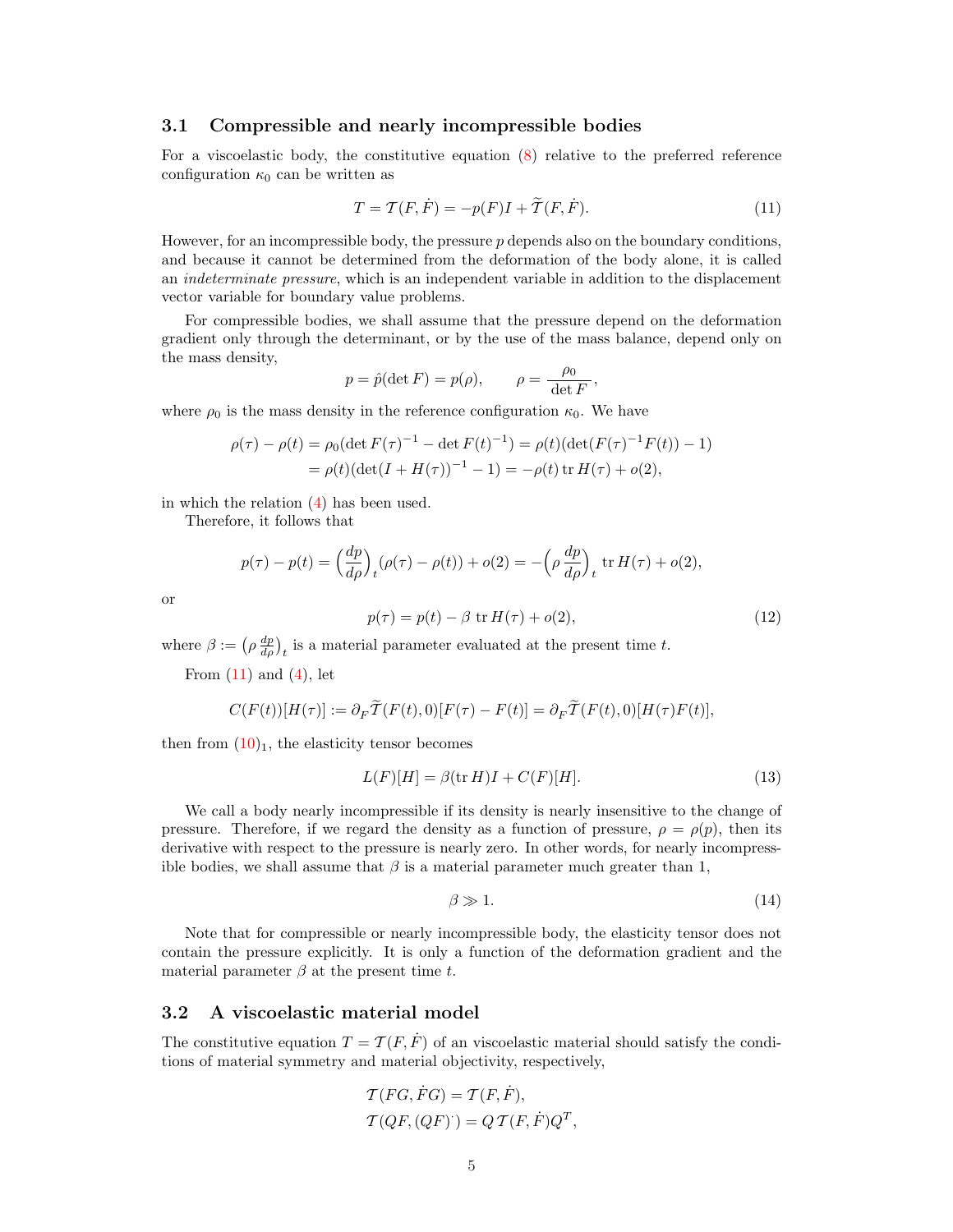for any orthogonal transformation  $Q$  and any  $G$  belonging to the symmetry group of the material. For isotropic materials, the symmetry group is the orthogonal group. Therefore, for any deformation gradient with its polar decomposition  $F = VR$ , where R is orthogonal and V is positive definite, by taking  $G = R^T$ , we obtain from the symmetry condition that

$$
\mathcal{T}(F,\dot{F})=\mathcal{T}((VR)R^T,\dot{F}F^{-1}(VR)R^T)=\mathcal{T}(V, LV):=\widehat{\mathcal{T}}(B,L),
$$

where  $L = \dot{F} F^{-1}$  is the spatial velocity gradient and  $B = V^2 = F F^T$  is the left Cauchy-Green strain tensor. The objectivity condition can then be written as

$$
\widehat{T}(Q B Q^T, Q L Q^T + \dot{Q} Q^T) = Q \,\widehat{T}(B, L) Q^T.
$$

Let  $L = D + W$  where D is the symmetric part and W the skew-symmetric part of the velocity gradient. By taking the orthogonal transformation  $Q(s) = \exp((t - s)W)$ , we have  $Q(t) = I$  and  $\dot{Q}(t) = -W$ , the above equation reduces to  $\hat{\mathcal{T}}(B, L-W) = \hat{\mathcal{T}}(B, L)$ . Therefore the constitutive function  $\hat{\tau}$  reduces to

$$
\mathcal{T}(F,\dot{F}) = \hat{\mathcal{T}}(B,D),
$$

and moreover, the above objectivity condition requires that  $\widehat{T}(B, D)$  be an isotropic function of two symmetric tensor variables, i.e.,

$$
\widehat{T}(Q B Q^T, Q D Q^T) = Q \,\widehat{T}(B, D) Q^T,
$$

for any orthogonal transformation Q. General representation of such isotropic functions are well-known (see for example,  $[9]$ ). In particular, we shall lay down the following constitutive equation for an isotropic viscoelastic material,

$$
T = T(F, \dot{F}) = -p(F)I + \tilde{T}(F, \dot{F}), \quad \text{where}
$$
  

$$
\tilde{T}(F, \dot{F}) = s_1B + s_2B^{-1} + \lambda(\text{tr } D)I + 2\mu_1D + \mu_2(DB + BD) + \mu_3(DB^{-1} + B^{-1}D).
$$
 (15)

The material parameters  $s_1$  through  $\mu_3$  are assumed to be constants. This material model will be referred to as a *Mooney–Rivlin type isotropic viscoelastic solid*, since the elastic part of the constitutive equation represents the well-known Mooney–Rivlin isotropic elastic solid in nonlinear elasticity (see  $[20, 9, 11]$ ). Note that this constitutive equation contains only linear terms in  $D$  (see also  $[6]$ ). Therefore, it would be appropriate for large deformations with small strain rate.

After taking the gradients of  $\widetilde{\mathcal{T}}(F, \dot{F})$  with respect to F at  $(F, 0)$ , we have

$$
C(F)[H] = s_1(HB + BH^T) - s_2(B^{-1}H + H^T B^{-1}),
$$

which by  $(13)$ , gives the elasticity tensor

$$
L(F)[H] = \beta(\text{tr } H)I + s_1(HB + BH^T) - s_2(B^{-1}H + H^T B^{-1}),\tag{16}
$$

and with respect to  $\dot{F}$ , we obtain

$$
M(F)[\dot{H}] = \lambda(\text{tr}\,\dot{H})I + M_0(\dot{H} + \dot{H}^T) + (\dot{H} + \dot{H}^T)M_0,\tag{17}
$$

where

$$
M_0 := \frac{1}{2} \left( \mu_1 I + \mu_2 B + \mu_3 B^{-1} \right).
$$

From (9), we have

$$
T(\tau) = T_e(t) + L(F(t))[H(\tau)] + M(F(t))[H(\tau)].
$$
\n(18)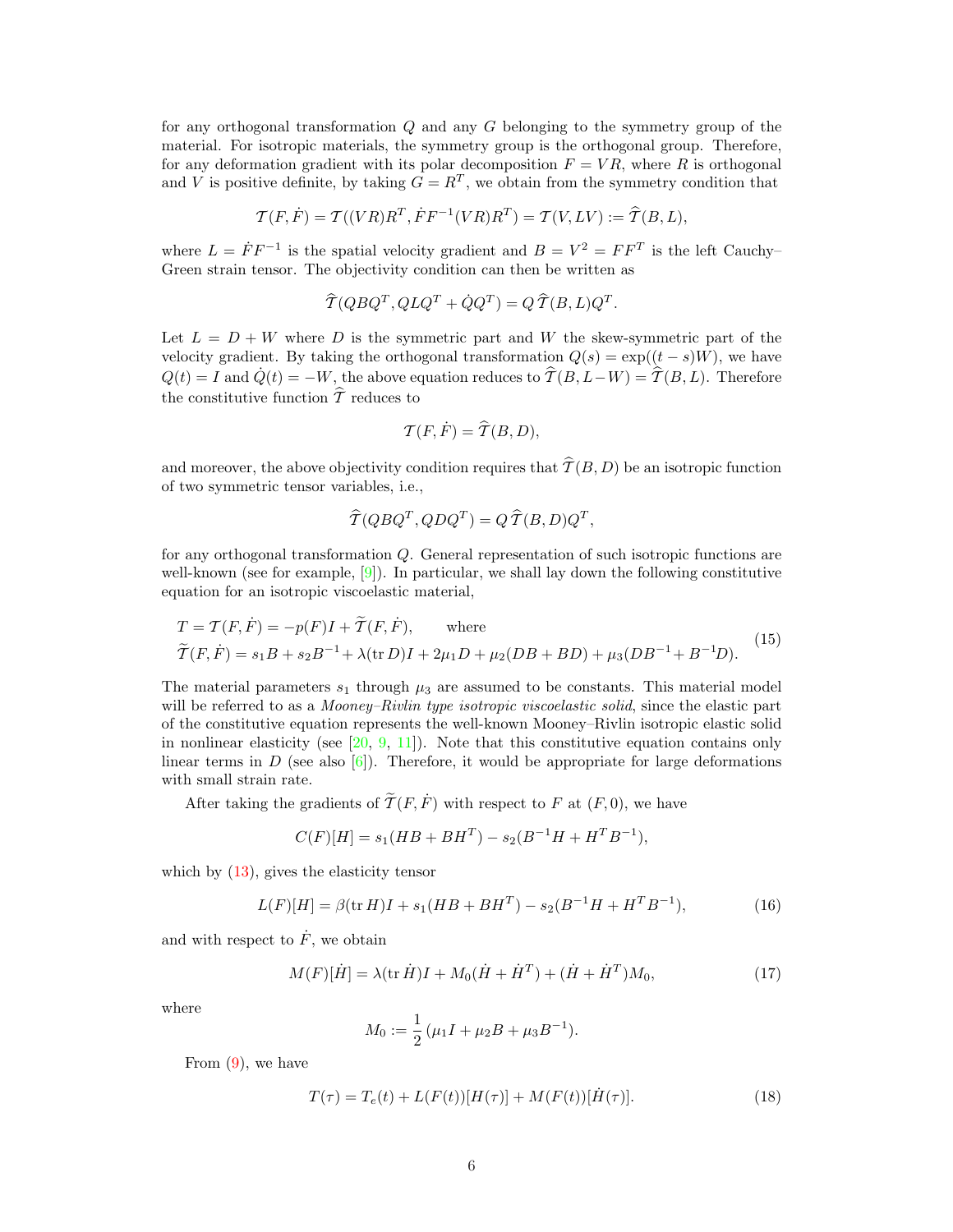For relative Lagrangian formulation, we shall need the (first) Piola-Kirchhoff stress tensor at time  $\tau$  relative to the present configuration at time t, denoted by  $T_t(\tau)$ , and given by

$$
T_t(\tau) := \det F_t(\tau) T(\tau) F_t(\tau)^{-T} = \det(I + H) T(\tau) (I + H)^{-T}
$$
  
= 
$$
\det(I + H) (T_e(t) + L(F)[H] + M(F)[\dot{H}]) (I + H)^{-T}
$$
  
= 
$$
(I + \operatorname{tr} H) (T_e(t) + L(F)[H] + M(F)[\dot{H}]) (I - H^T) + o(2)
$$
  
= 
$$
T_e(t) + (\operatorname{tr} H) T_e(t) - T_e(t) H^T + L(F)[H] + M(F)[\dot{H}] + o(2).
$$

We can write the linearized Piola-Kirchhoff stress as

$$
T_t(\tau) = T_e(t) + (\text{tr } H(\tau))T_e(t) - T_e(t)H(\tau)^T
$$
  
+ 
$$
L(F(t))[H(\tau)] + M(F(t))[H(\tau)].
$$

Note that when  $\tau \to t$ ,  $H \to 0$ , and hence  $T_t(\tau) \to T(t)$ , therefore, the Piola-Kirchhoff stress, becomes the Cauchy stress at the present time t.

We can also write

$$
T_t(\tau) = T_e(t) + K(F(t), T_e(t))[H(\tau)] + M(F(t))[H(\tau)],
$$
\n(19)

where the Piola-Kirchhoff elasticity tensor is defined as

$$
K(F, T_e)[H] := (\text{tr } H)T_e - T_e H^T + L(F)[H].
$$
\n(20)

In numerical examples presented later, the material is assumed to be of Mooney–Rivlin type and these relations will be used.

# 4 Boundary value problem

Let  $\kappa$  be a reference configuration of the body  $\mathcal{B}$ , then in the Lagrangian formulation, we can write the equation of motion at time  $\tau$  as

$$
\rho_{\kappa}(\mathbf{X})\ddot{\mathbf{x}}(\mathbf{X},\tau)-\text{Div}\, T_{\kappa}(\mathbf{X},\tau)=\rho_{\kappa}(\mathbf{X})\mathbf{g}(\mathbf{X},\tau),\qquad \mathbf{X}\in\kappa(\mathcal{B}),
$$

where  $T_{\kappa}(\tau)$  is the Piola–Kirchhoff stress tensor at time  $\tau$  relative to the reference configuration  $\kappa$ , and  $g(\tau)$  is the body force. The operator (Div) stands for the divergence with respect to the coordinate system  $(X)$  in  $\kappa(\mathcal{B})$ , and the overhead dot () is the material time derivative with respect to time variable  $\tau$ .

Instead of the fixed reference configuration  $\kappa$ , we can rewrite the equation relative to the configuration  $\kappa_t$  at the present time t as the reference configuration. By a simple substitution, it becomes

$$
\rho(\boldsymbol{x},t)\ddot{\boldsymbol{x}}(\boldsymbol{x},\tau)-\operatorname{div} T_t(\boldsymbol{x},\tau)=\rho(\boldsymbol{x},t)\boldsymbol{g}(\boldsymbol{x},\tau),\qquad \boldsymbol{x}\in\kappa_t(\mathcal{B}),
$$

where  $T_t(\tau) = T_{\kappa_t}(\tau)$  is the Piola–Kirchhoff stress tensor at time  $\tau$  relative to the present configuration  $\kappa_t$ . The operator (div) stands for the divergence with respect to the coordinate system  $(x)$  in the present configuration.

As we have stated in Remark 3 previously, this is a formulation of the equation of motion in the relative motion description. We call this a relative Lagrangian formulation. In this formulation, the time variable of the problem is the instant  $\tau$ , which may be regarded as the *next instant* from the present time. Now we can consider the following boundary value problem in the relative Lagrangian formulation:

Let  $\Omega = \kappa_t(\mathcal{B}) \subset \mathbb{R}^3$  be the region occupied by the body at the present time t, and  $\partial\Omega = \Gamma_1 \cup \Gamma_2$ , and  $n_{\kappa}$  be the exterior unit normal to  $\partial\Omega$ . At the next instant  $\tau > t$ ,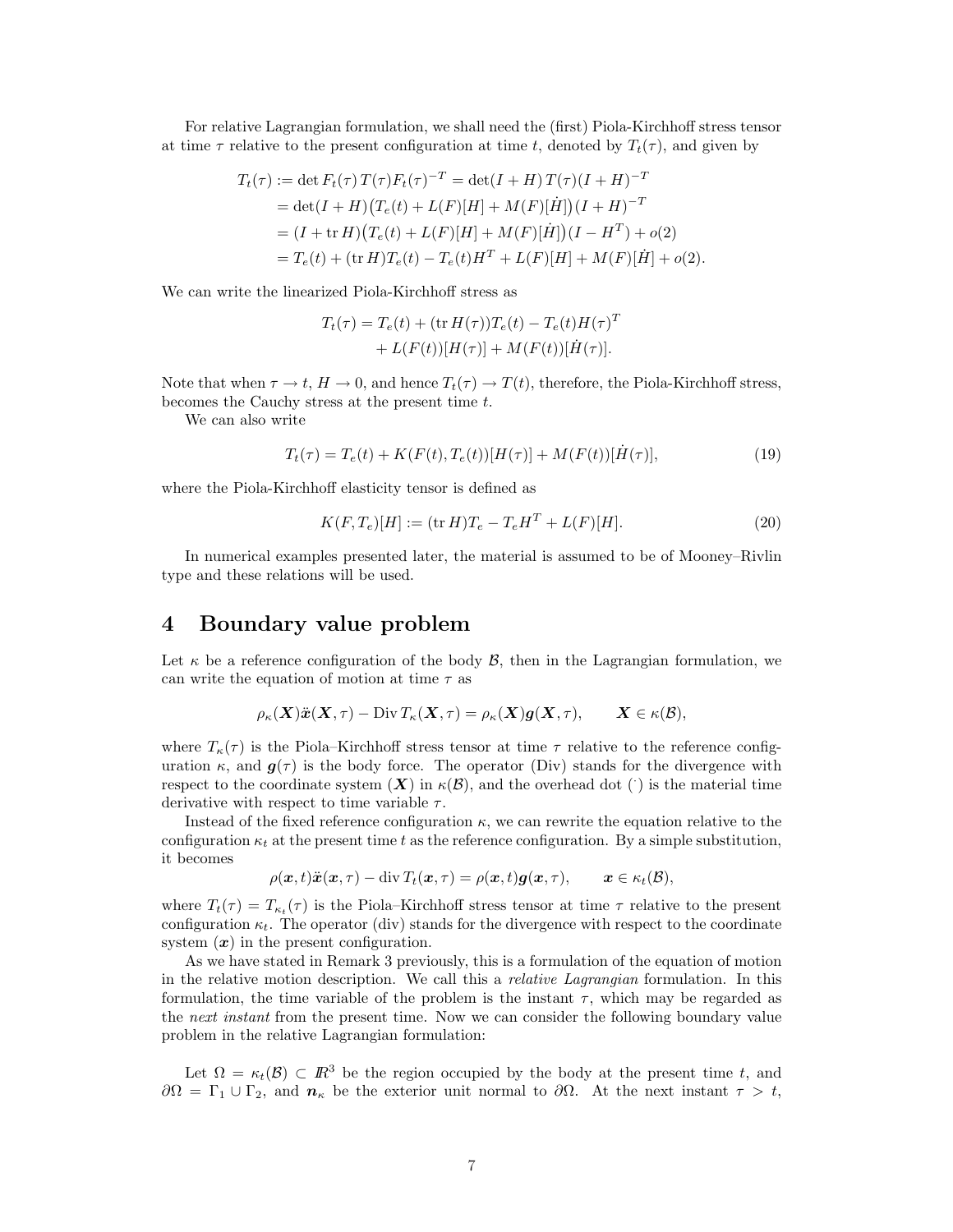we consider the boundary value problem with the present state at time  $t$  as the reference configuration, given by

$$
\begin{cases}\n\rho(t)\ddot{\boldsymbol{u}}(\tau) - \operatorname{div} T_t(\tau) = \rho(t)\boldsymbol{g}(\tau), & \text{in } \Omega, \\
T_t(\tau) \, \boldsymbol{n}_{\kappa} = \boldsymbol{f}(\tau), & \text{on } \Gamma_1, \\
\boldsymbol{u}(\tau) \cdot \boldsymbol{n}_{\kappa} = 0, & \text{on } \Gamma_2, \\
T_t(\tau) \, \boldsymbol{n}_{\kappa} \times \boldsymbol{n}_{\kappa} = 0, & \text{on } \Gamma_2, \\
\boldsymbol{u}(t) = 0, & \dot{\boldsymbol{u}}(t) = \boldsymbol{v}_0, & \text{in } \Omega,\n\end{cases}
$$
\n(21)

where  $u(x, \tau)$  is the relative displacement vector and from (7),  $\ddot{x}(\tau) = \ddot{u}(\tau)$ . The body is subjected to the body force  $g(x, \tau)$  and the surface traction  $f(x, \tau)$ . Note that the initial condition  $u(x, t) = 0$  is the consequence of the relation (6).

Since  $T_t(\tau)$  $n_{\kappa} \times n_{\kappa} = 0$  implies that the surface traction  $T_t(\tau)n_{\kappa}$  is in the direction of the normal, the last boundary condition in (21) states that the tangential component of the surface traction  $T_t(\tau)$  $n_{\kappa}$  vanishes on  $\Gamma_2$ . In other words, the boundary  $\Gamma_2$  is a rollersupported boundary.

### 4.1 Linearized boundary value problem

We shall assume that at the present time  $t$ , the deformation gradient  $F$  with respect to the preferred reference configuration  $\kappa_0$  and the Cauchy stress T are known, and that  $\tau = t + \Delta t$ with small enough  $\Delta t$ . If we denote the linear operator  $\mathcal{P}(\mathcal{F})$  by

$$
\mathcal{P}(F(t))[u(\tau)] := K(F(t),T_e(t))[\nabla u(\tau)] + M(F(t))[\nabla \dot{u}(\tau)],
$$

then from  $(19)$ , the equation of motion and the traction boundary condition in  $(21)$  can be written as

$$
\rho(t)\ddot{\boldsymbol{u}}(\tau) - \text{div}(\mathcal{P}(F(t))[\boldsymbol{u}(\tau)]) = \rho(t)\boldsymbol{g}(\tau) + \text{div}\,T_e(t) = \rho(t)(\boldsymbol{g}(\tau) - \boldsymbol{g}(t)) \quad \text{in } \Omega, \n\mathcal{P}(F(t))[\boldsymbol{u}(\tau)]\boldsymbol{n}_{\kappa} = \boldsymbol{f}(\tau) - T_e(t)\boldsymbol{n}_{\kappa} = \boldsymbol{f}(\tau) - \boldsymbol{f}(t) \quad \text{on } \Gamma_1,
$$
\n(22)

which is a linear system for the relative displacement vector  $u(x, \tau)$ . The right hand sides represent the incremental forces for the time interval  $\Delta t$ , which are known functions. Incremental features of the present formulation will be discussed again in Sect. 5.1.

The idea of formulating the boundary value problem in the form (21) for small time increment is similar to the theory of small deformations superposed on finite deformations (see  $[5, 20]$ ), and the problem can be treated as one in linear elasticity, with the value of the elasticity tensor updated at the present state instead of a constant.

#### 4.2 Variational formulation

We shall restrict our attention to equilibrium problems or quasi-static problems, for which the acceleration can be neglected, in the following discussions and numerical examples.

The boundary value problem (21) can be formulated as a variational problem. Let us consider the Sobolev space of vector valued functions on  $\Omega$ ,

$$
H^{1}(\Omega) = \{ \boldsymbol{v} : \Omega \to I\!\!R^{3} \mid \boldsymbol{v}, \, \nabla \boldsymbol{v} \in L^{2}(\Omega) \}
$$

and the subspace

$$
V = \{ \boldsymbol{v} \in H^1(\Omega) \mid \boldsymbol{v} \cdot \boldsymbol{n}_{\kappa} = 0 \text{ on } \Gamma_2 \}.
$$

Taking the inner product of the equation (22) with a vector  $w \in V$  and integrating over the domain  $\Omega$ , we obtain, after integration by parts,

$$
\int_{\Omega} \Big( K[\nabla \boldsymbol{u}(\tau)] + M[\nabla \dot{\boldsymbol{u}}(\tau)] \Big) \cdot \nabla \boldsymbol{w} \, dv
$$
\n
$$
= \int_{\Omega} \rho(t) \boldsymbol{g}(\tau) \cdot \boldsymbol{w} \, dv - \int_{\Omega} T_e(t) \cdot \nabla \boldsymbol{w} \, dv + \int_{\partial \Omega} T_t(\tau) \boldsymbol{n}_{\kappa} \cdot \boldsymbol{w} \, da,
$$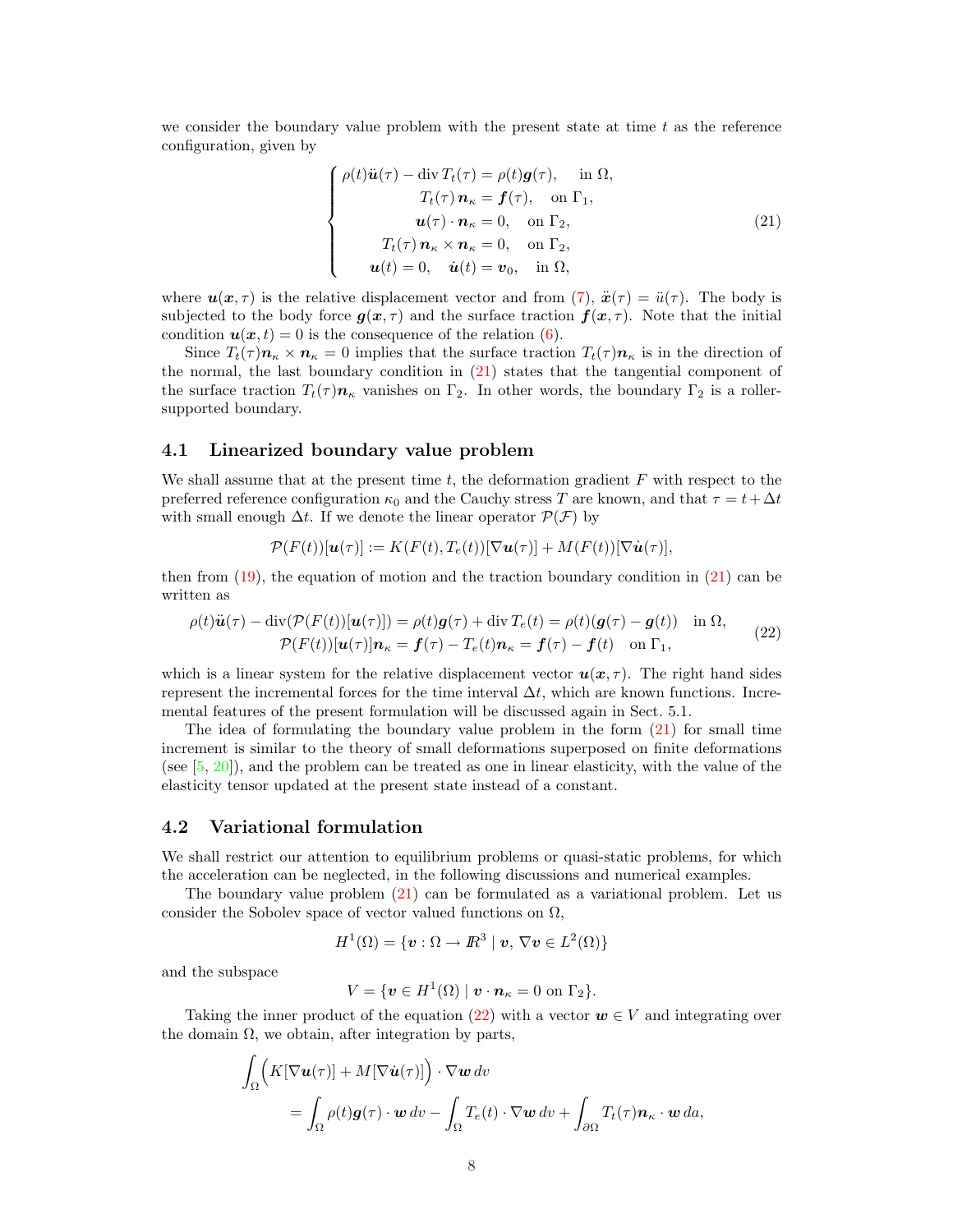where the relation (19) is used and dot  $(\cdot)$  represents the inner product between two vectors as well as the inner product between two second order tensors, i.e.,  $A \cdot B = \text{tr}(AB^T)$ .

Since  $w \in V$ ,  $w \cdot n_{\kappa} = 0$ , by the boundary conditions the surface integral on the right hand side becomes

$$
\int_{\partial\Omega} T_t(\tau) \boldsymbol{n}_\kappa \cdot \boldsymbol{w} \, da = \int_{\Gamma_1} \boldsymbol{f}(\tau) \cdot \boldsymbol{w} \, da.
$$

Therefore, if we define the following bilinear forms

$$
\mathcal{L}(\mathbf{w}, \mathbf{u}(\tau)) := \int_{\Omega} K[\nabla \mathbf{u}(\tau)] \cdot \nabla \mathbf{w} \, dv,
$$
  

$$
\mathcal{M}(\mathbf{w}, \dot{\mathbf{u}}(\tau)) := \int_{\Omega} M[\nabla \dot{\mathbf{u}}(\tau)] \cdot \nabla \mathbf{w} \, dv,
$$
 (23)

and the linear form,

$$
\mathcal{N}(\boldsymbol{w}) := \int_{\Omega} \rho(t) \boldsymbol{g}(\tau) \cdot \boldsymbol{w} \, dv + \int_{\Gamma_1} \boldsymbol{f}(\tau) \cdot \boldsymbol{w} \, da - \int_{\Omega} T_e(t) \cdot \nabla \boldsymbol{w} \, dv, \tag{24}
$$

then the variational problem is to find the solution vector  $u(\tau) \in V$  such that

$$
\mathcal{L}(\boldsymbol{w}, \boldsymbol{u}(\tau)) + \mathcal{M}(\boldsymbol{w}, \dot{\boldsymbol{u}}(\tau)) = \mathcal{N}(\boldsymbol{w}) \quad \forall \, \boldsymbol{w} \in V. \tag{25}
$$

Note that from the initial condition in (21),  $u(x,t) = 0$ , we can approximate

$$
\dot{\boldsymbol{u}}(\tau) \approx \frac{1}{\Delta t} \, \boldsymbol{u}(\tau),
$$

and hence restate the variational problem as: Find the solution vector  $u(\tau) \in V$  such that

$$
\mathcal{K}(\mathbf{w}, \mathbf{u}(\tau)) = \mathcal{N}(\mathbf{w}) \quad \forall \mathbf{w} \in V,
$$
\n(26)

where

$$
\mathcal{K}(\boldsymbol{w},\boldsymbol{u}) := \mathcal{L}(\boldsymbol{w},\boldsymbol{u}) + \frac{1}{\Delta t} \mathcal{M}(\boldsymbol{w},\boldsymbol{u}).
$$

The variational problem depends on the elasticity and viscosity tensor at the updated present state. Mathematical analysis of requirements at the present state for existence and uniqueness of solution will be presented in a forthcoming paper [3]. In general, non-existence or non-uniqueness may occurred if such requirements are not fulfilled.

For numerical solutions of the variational equation, finite element method will be used.

### 5 Algorithm of successive linear approximation

Recall the Euler method of solving differential equation, say  $\dot{y} = f(t)$ , that for a discrete time axis,  $\cdots < t_{n-1} < t_n < t_{n+1} < \cdots$ , and  $y(t_n) = y_n$ , the solution curve can be constructed by  $y_{n+1} = y_n + f(t_n) \Delta t$ , where  $f(t_n)$  is the tangent of the solution curve at  $t_n$ . We can use a similar strategy for solving problems of large deformation, by solving linear variational problem stated in (26).

We consider a discrete time axis,  $t_0 < \cdots < t_n < t_{n+1} < \cdots$  with small enough time increment  $\Delta t$ . Let  $\kappa_{t_n}$  be the configuration of the body at the instant  $t_n$  and

$$
\boldsymbol{x}_n = \chi(X, t_n) \in \kappa_{t_n}(\mathcal{B}) \quad \text{for} \quad X \in \kappa_0(\mathcal{B}), \quad \kappa_0 = \kappa_{t_0}.
$$

Let the elastic Cauchy stress  $T_e(x_n, t_n)$  and the deformation gradient  $F(x_n, t_n)$  relative to the preferred configuration  $\kappa_0$  at the present time  $t = t_n$  be known. The boundary value problem (21) at the instant  $\tau = t_{n+1}$  with the body force  $b(x_n, t_{n+1})$  and the surface traction  $\bm{f}(\bm{x}_n, t_{n+1})$  in relative Lagrangian formulation with respect to the present configuration  $\kappa_{t_n}$ ,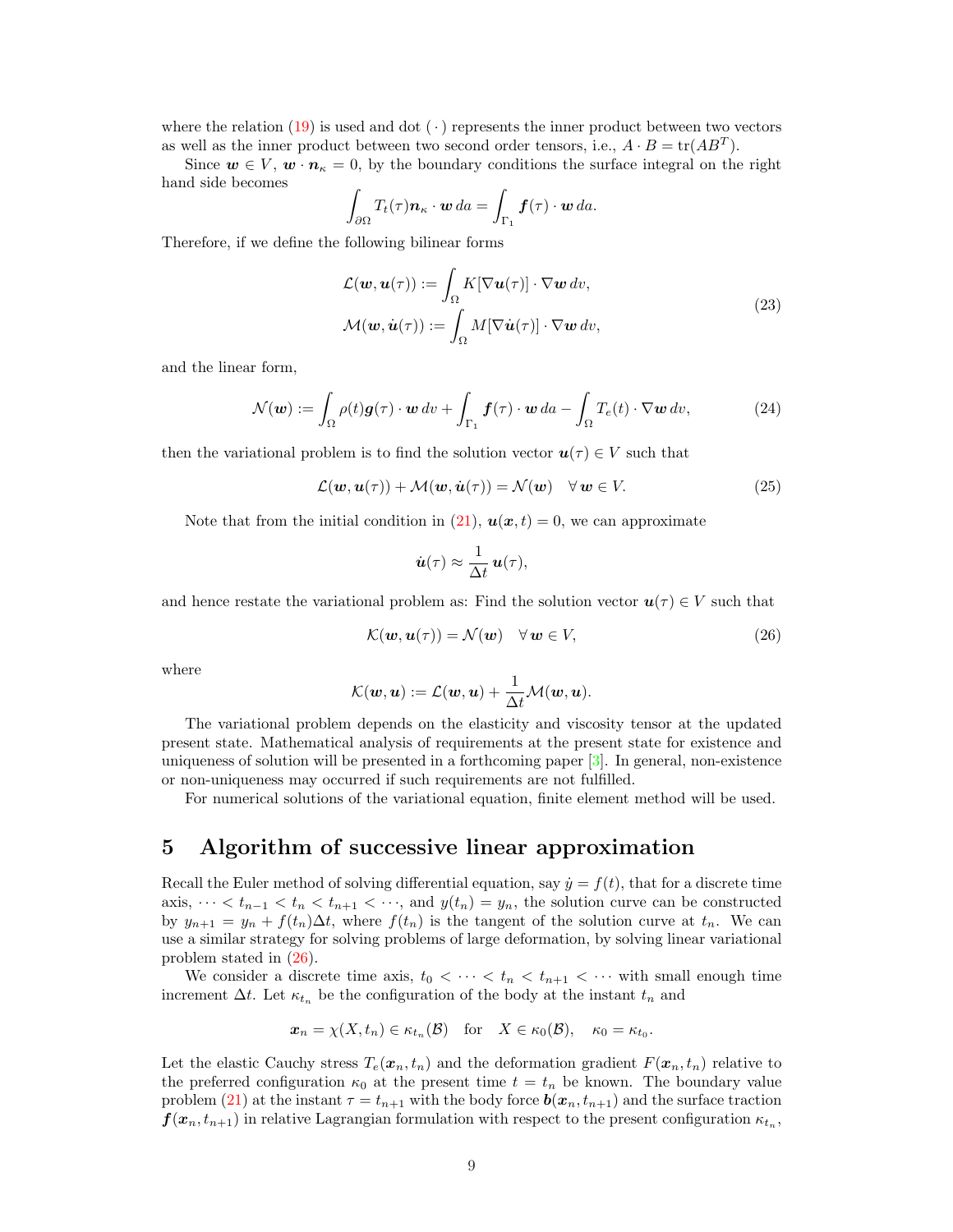can now be solved numerically as a problem in linear elasticity for the relative displacement field  $u(x_n, t_{n+1})$  from the present state at  $t_n$ .

After solving the problem (21) at  $t_n$ , the configuration  $\kappa_{t_{n+1}}$  can be regarded as the reference configuration at the updated present time  $t_{n+1}$  from the displacement field, i.e.,

$$
\boldsymbol{x}_{n+1}=\chi(X,t_{n+1})=\boldsymbol{x}_n+\boldsymbol{u}(\boldsymbol{x}_n,t_{n+1}),
$$

while the deformation gradient

$$
F(\boldsymbol{x}_{n+1}, t_{n+1}) = \big(I + \nabla \boldsymbol{u}(\boldsymbol{x}_n, t_{n+1})\big)F(\boldsymbol{x}_n, t_n)
$$

and the elastic Cauchy stress  $T_e(x_{n+1}, t_{n+1})$  can be calculated from (18) at  $t_{n+1}$  so that the relative Lagrangian formulation of the problem in the form (21), with the body force  $b(x_{n+1}, t_{n+2})$  and the surface traction  $f(x_{n+1}, t_{n+2})$ , can proceed again from the updated referential configuration  $\kappa_{t_{n+1}}$ . This numerical algorithm will be referred to as the successive relative lagrangian formulation of linear approximation, or simply as the algorithm of Successive Linear Approximation (SLA). The updating algorithm can be represented in the following schematic diagram:

$$
\kappa_{t_0}(\mathcal{B}) - \underset{\text{deforms}}{\text{fintely}} \rightarrow \begin{array}{c} \kappa_t = \kappa_{t_n} \\ \kappa_{t_n}(\mathcal{B}) \end{array} \xrightarrow{\text{BVP}} \begin{array}{c} \kappa_{\tau} = \kappa_{t_{n+1}} \\ \kappa_{t_{n+1}}(\mathcal{B}) \end{array}
$$

update  $\Downarrow$ 

$$
\kappa_t = \kappa_{t_{n+1}} \xrightarrow{\text{BVP}} \kappa_{\tau} = \kappa_{t_{n+2}} \n\kappa_{t_{n+1}}(\mathcal{B}) \xrightarrow{\kappa_{t_{n+2}}(\mathcal{B})} \kappa_{t_{n+2}}(\mathcal{B})
$$
\nupdate

\n
$$
\kappa_t = \kappa_{t_{n+2}} \dots
$$

where BVP stands for the linear boundary value problem formulated in  $(21)$  to be solved successively after each update as shown in the above scheme, and the process starts with  $\kappa_t = \kappa_{t_0}$  which is the initial reference configuration at  $n = 0$ .

### 5.1 Incremental loadings

Note that the force term  $\mathcal{N}(w)$  in the variational equation (26) defined in (24) is, in fact, a small quantity of the order of the time increment  $\Delta t$ . Therefore, the method of SLA can be regarded as an incremental method. Here we shall emphasize the incremental features of the boundary value problem  $(21)$ .

For convenience, we shall denote the time dependence on  $t_n$  as subindex n or simply as n. For example, we write the Cauchy stress  $T(t_n) = T_n$  and the elastic Cauchy stress  $T_e(t_n) = T_e(n)$ , and we have

$$
T_n = \mathcal{T}(F_n, \dot{F}_n) = \mathcal{T}(F_n, 0) + \partial_{\dot{F}} \mathcal{T}(F_n, 0)[\dot{F}_n] = T_e(n) + \partial_{\dot{F}} \mathcal{T}(F_n, 0)[\dot{F}_n].
$$
 (27)

Now, we can rewrite the variational equation (26) as,

$$
\mathcal{K}(\boldsymbol{w}, \boldsymbol{u}_{n+1}) = \mathcal{N}(\boldsymbol{w}, n) \quad \forall \, \boldsymbol{w} \in V,
$$
\n(28)

where, from  $(24)$ , the force term is given by

$$
\mathcal{N}(\boldsymbol{w}, n) = \int_{\Omega} \rho_n \boldsymbol{g}_{n+1} \cdot \boldsymbol{w} \, dv + \int_{\Gamma_1} \boldsymbol{f}_{n+1} \cdot \boldsymbol{w} \, da - \int_{\Omega} T_e(n) \cdot \nabla \boldsymbol{w} \, dv. \tag{29}
$$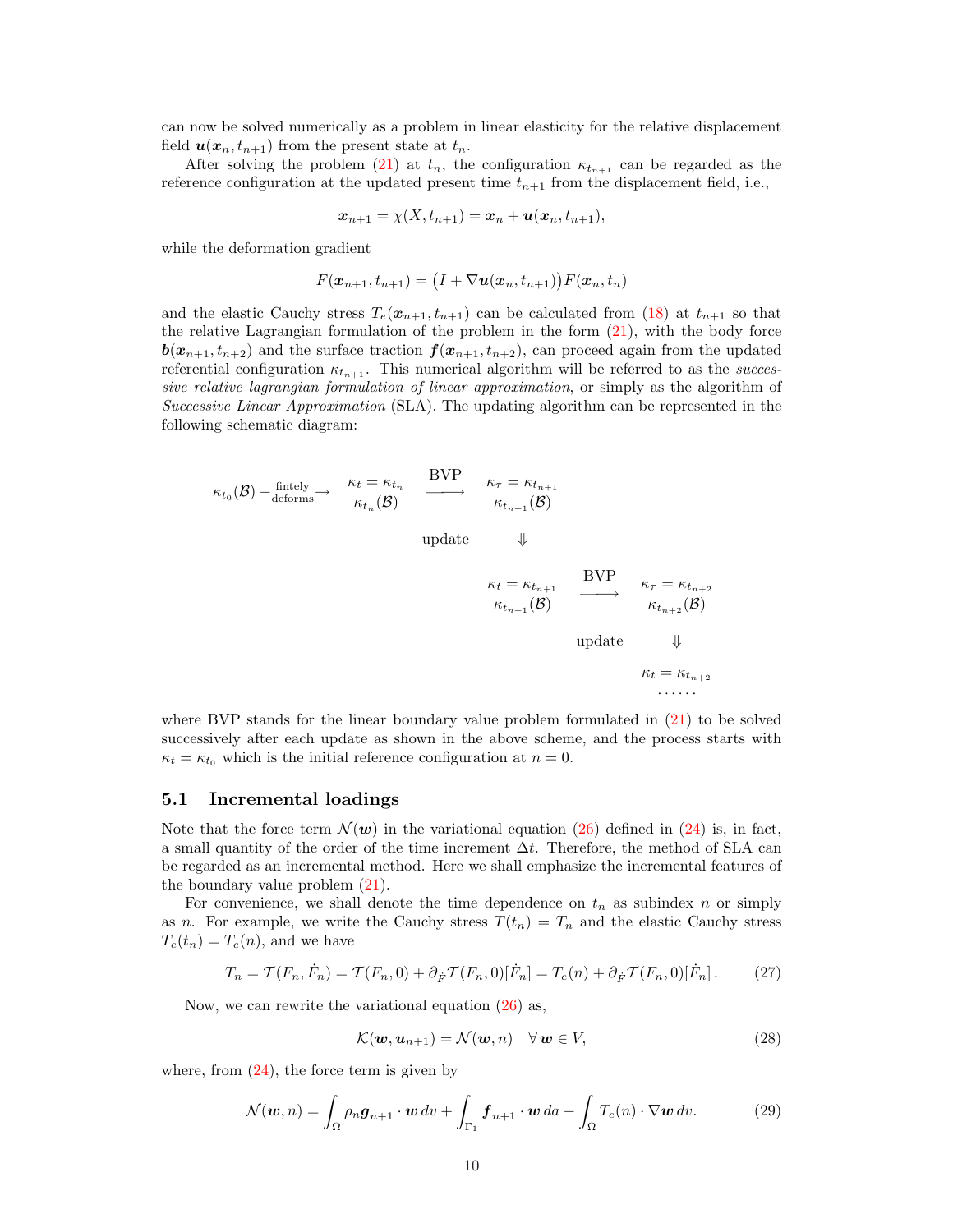Note that by  $(27)$ , it follows that

$$
\int_{\Omega} T_e(n) \cdot \nabla \mathbf{w} \, dv = \int_{\Omega} T_n \cdot \nabla \mathbf{w} \, dv - \int_{\Omega} \partial_{\dot{F}} \mathcal{T}(F_n, 0) [\dot{F}_n] \cdot \nabla \mathbf{w} \, dv,\tag{30}
$$

and

$$
\int_{\Omega} T_n \cdot \nabla \mathbf{w} \, dv = \int_{\partial \Omega} T_n \mathbf{n}_{\kappa} \cdot \mathbf{w} \, dv - \int_{\Omega} \operatorname{div} T_n \cdot \mathbf{w} \, dv.
$$

On the other hand, knowing that  $T_{t_n}(t_n) = T_n$  is the Cauchy stress at  $t_n$ , from (21) we have the following boundary value problem at the present time  $t_n$ ,

$$
\begin{cases}\n-\operatorname{div} T_n = \rho_n \mathbf{g}_n, & \text{in } \Omega, \\
T_n \mathbf{n}_\kappa = \mathbf{f}_n, & \text{on } \Gamma_1, \\
T_n \mathbf{n}_\kappa \times \mathbf{n}_\kappa = 0, & \text{on } \Gamma_2,\n\end{cases}
$$

which leads to

$$
\int_{\Omega} T_n \cdot \nabla \mathbf{w} \, dv = \int_{\Gamma_1} \mathbf{f}_n \cdot \mathbf{w} \, dv + \int_{\Omega} \rho_n \mathbf{g}_n \cdot \mathbf{w} \, dv. \tag{31}
$$

Combing  $(29)$ ,  $(30)$ , and  $(31)$ , we obtain

$$
\mathcal{N}(\boldsymbol{w},n) = I_1(\boldsymbol{w},n) + I_2(\boldsymbol{w},n) + I_3(\boldsymbol{w},n),
$$
\n(32)

which contains three types of loading for the variational equation  $(28)$ , namely,

$$
I_1(\boldsymbol{w}, n) = \int_{\Omega} \rho_n (\boldsymbol{g}_{n+1} - \boldsymbol{g}_n) \cdot \boldsymbol{w} \, dv,
$$
  
\n
$$
I_2(\boldsymbol{w}, n) = \int_{\Gamma_1} (\boldsymbol{f}_{n+1} - \boldsymbol{f}_n) \cdot \boldsymbol{w} \, da,
$$
  
\n
$$
I_3(\boldsymbol{w}, n) = \int_{\Omega} \partial_{\dot{F}} \mathcal{T}(F_n, 0) [\dot{F}_n] \cdot \nabla \boldsymbol{w} \, dv.
$$
\n(33)

The integral  $I_1$  represents the incremental body force and  $I_2$  is the incremental surface traction between time steps  $t_n$  and  $t_{n+1}$ . The third one  $I_3$  is due to the viscous effect of the material body.

#### 5.2 Incremental approximation for large deformations

If we assume that the functions  $g(x, t)$  and  $f(x, t)$  are smooth in t, then their increments,  $g_{n+1}-g_n$  and  $f_{n+1}-f_n$ , are of the order of  $\Delta t = t_{n+1}-t_n$ , and since the variational equation is linear, the solution vector  $u(x, t_{n+1})$  is also of the same order. For elastic material bodies, these are the two possible types of incremental loading.

Starting from an initial solution and applying the method of SLA with proper loading conditions at each time step, the problem of large deformation can be obtained. Numerical examples employing the SLA method for incremental surface traction of pure shear and of gradually bending a rectangular block into a circular section have been considered in [12, 10] for Mooney–Rivlin elastic materials.

For viscoelastic material bodies, there is a possible incremental loading due to the integral  $I_3$ . To see this, we shall consider the case without surface traction  $f = 0$  and timeindependent body force g so that  $I_1 = I_2 = 0$ , hence the integral  $I_3$  is the only possible incremental loading.

To begin with, for  $n = 0$ , assume that at the initial time  $t_0$ , we have a static equilibrium solution so that we have the initial conditions:  $F_0 = I$  and  $F_0 = 0$ . Therefore, from (28),  $(32)$  and  $(33)_3$ , we have

$$
\mathcal{K}(\boldsymbol{w},\boldsymbol{u}_1)=I_3(\boldsymbol{w},0)=0,\qquad\forall\,\boldsymbol{w}\in V,
$$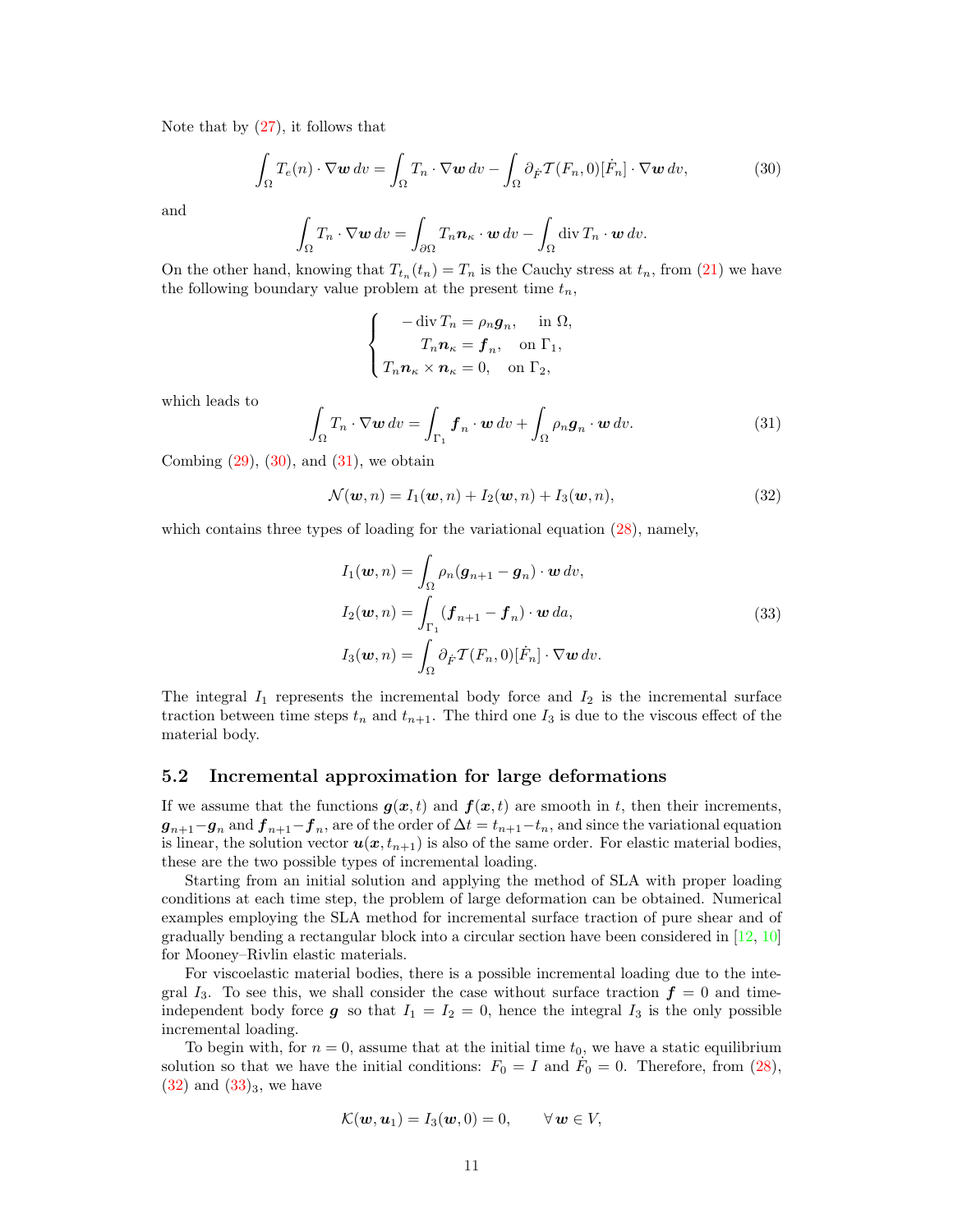which implies that the solution vector  $u_1(x) = 0$ . Consequently,  $\dot{u}_1 = \frac{1}{\Delta t} u_1 = 0$  and  $\dot{H}_1 = \nabla \dot{u}_1 = 0$ . Then, from (5),  $\dot{F}_1 = \dot{H}_1 F_0 = 0$ , which, in turn, leads to

$$
\mathcal{K}(\boldsymbol{w},\boldsymbol{u}_2)=I_3(\boldsymbol{w},1)=0,\qquad\forall\,\boldsymbol{w}\in V,
$$

and implies that  $u_2$  must also vanish and so on. In other words, if the initial solution is an equilibrium solution, the solution remains valid for all time. However, this conclusion may not be true since the initial solution may not be a stable equilibrium solution in general.

Therefore, in order to study the stability, a small perturbation of the initial solution is needed so that  $u_1 \neq 0$ , and hence  $I_3(w, 1) \neq 0$ , to trigger the successive evolution of deformations. Two such examples are considered in the following sections.

# 6 Salt migration

As an example of large deformation, we shall consider a body consisting of two different layers initially, with the mass density of the upper layer, the overburden sediment, greater than that of the bottom layer, the rock salt.

In a similar situation for viscous fluids, the inversion of density leads to the so-called Rayleigh–Taylor instability due to buoyancy effect of gravity. In the numerical simulation by the use of SLA method, we shall present the results confirming the existence of similar instability for viscoelastic solid bodies.

Consider a body consisting of two layers of elastic and viscoelastic solids as shown in Fig. 1. The body is under the action of gravity  $g$ , and  $\rho_1 < \rho_2$ . The upper boundary  $\Gamma_1$  is



Figure 1: Boundary conditions and initial state.

traction-free, the others  $\Gamma_2$  are roller-supported.

The initial state under the action of gravity is an equilibrium state. However, since the bottom layer is lighter than the upper one, in the case of viscous fluid, it leads to the wellknown Rayleigh–Taylor instability. We shall show that similar instability exists for solid bodies in our numerical simulations of salt migration in sediment-salt tectonics, in the sense that the initial equilibrium state of sediment-salt system can not be maintained under any small perturbation.

For illustrative purpose, we shall present numerical simulations in a two-dimensional domain for a Mooney–Rivlin type material. The proposed method has been applied to three-dimensional domain and some different classes of viscoelastic solid bodies with similar results.

### 6.1 Formation of a salt diapir

In this example we consider formation of a salt diapir initiated by a small perturbation at a very small region centered at the salt-sediment interface.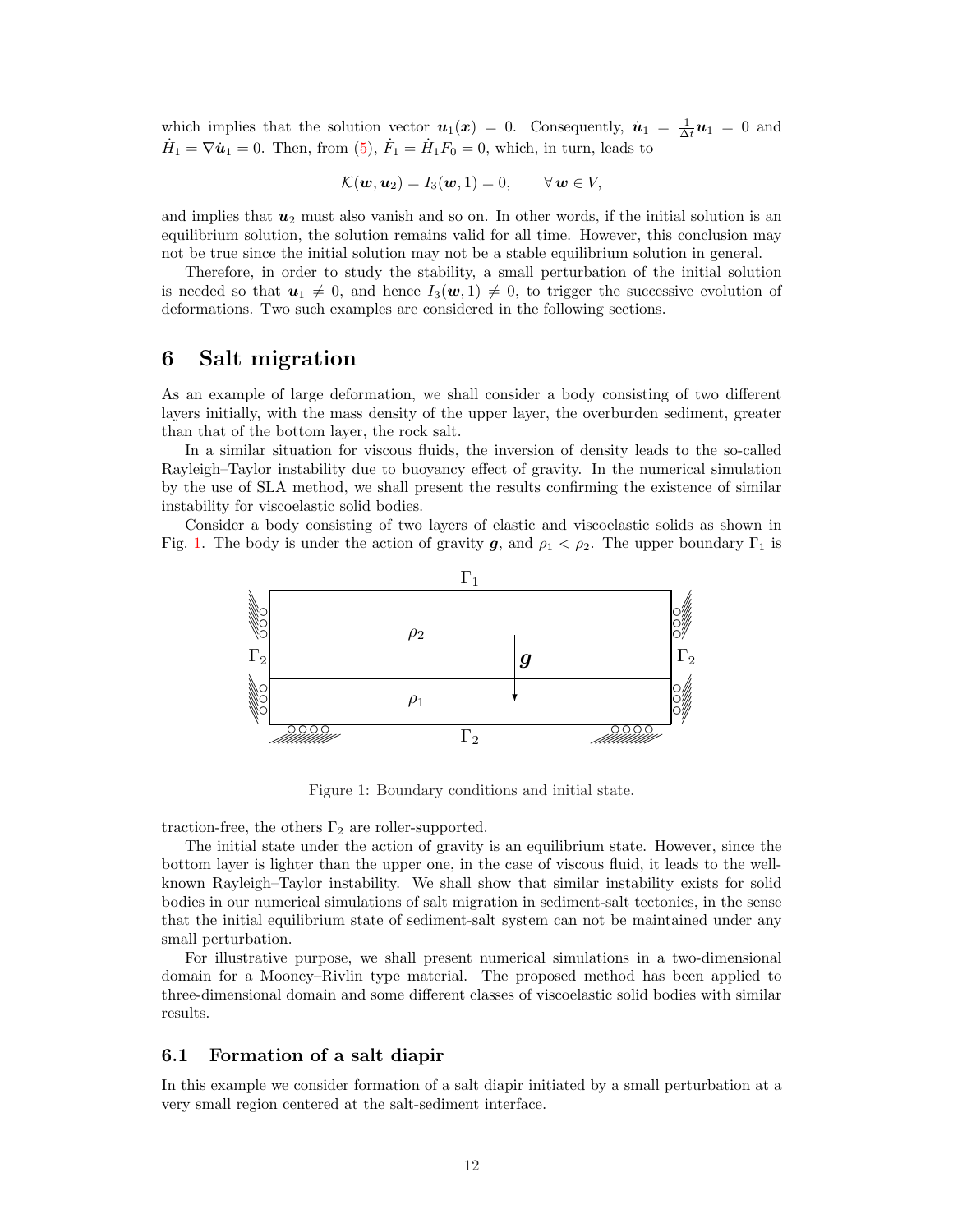

Figure 2: Migration of salt diapirism initiated by a small perturbation at the center of saltsediment interface. The sequence represents the formation of a diapir during 100 million years  $(t = n \Delta t)$ .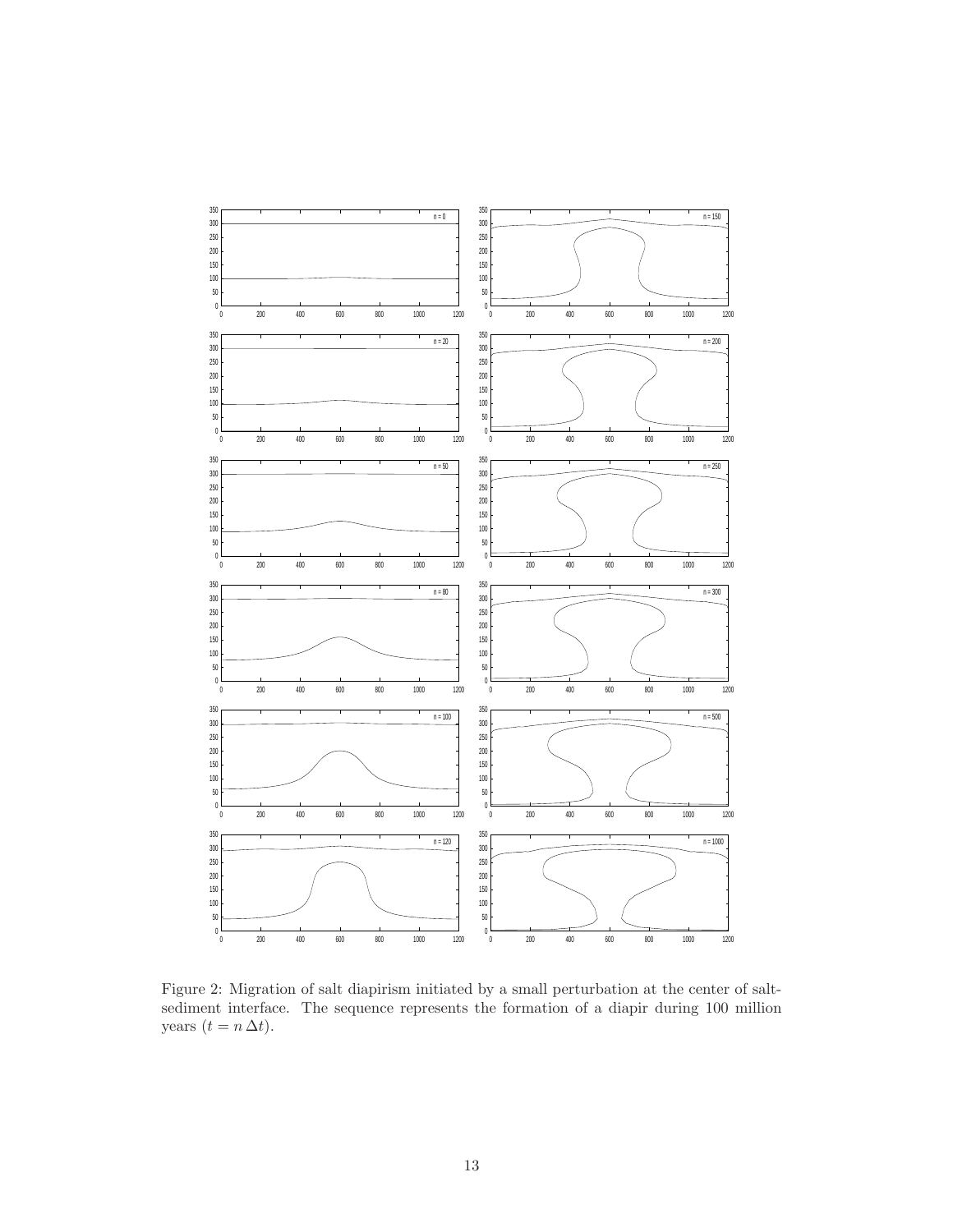- The dimension of the initial state is: length  $= 1.200$  m, height of salt layer  $= 100$  m, height of sediment layer = 200 m. Initial rectangular mesh  $(80 \times 30)$ .
- The material parameters for rock salt are:  $\rho_0 = 2.2 \times 10^3 \text{ Kg/m}^3, s_1 = 0, s_2 = -0.2 \times 10^3 \text{ Pa},$  $\lambda = -10.0 \times 10^3$  Pa Ma,  $\mu_1 = 15.0 \times 10^3$  Pa Ma,  $\mu_2 = \mu_3 = 0$ ,  $\beta = 10^9$  Pa.
- The material parameters for overburden sediment are:  $\rho_0 = 3.0 \times 10^3 \text{ Kg/m}^3, s_1 = 2.5 \times 10^3 \text{ Pa}, s_2 = -7.5 \times 10^3 \text{ Pa},$  $\lambda = \mu_1 = \mu_2 = \mu_3 = 0, \, \beta = 10^9$  Pa.
- The incremental time:  $\Delta t = 0.1$  Ma.

The material data are of convenient choice for demonstration only. No attempt has been made to match the data to real properties of relevant materials.



Figure 3: Original mesh and the deformed mesh at  $n = 300$ .

In Fig. 2, various stages of migration of the salt-sediment interface are shown, where  $n$ is the time step. One can easily see the formation of salt diapir as time step increases. The effect is primarily due to buoyancy force of density inversion. The diapir reaches its maximum height at about 20 Ma (million years) at  $n = 200$  with almost no change afterward as the diapir becomes mature. The formation of diapir is a result of very large deformation of the initial mesh as can be seen from Fig. 3 at  $n = 300$ . The deformed mesh is quite similar to the experimental results of silicone putty model of a diapir formed by spinning the model in a centrifuge by Dixon [4]. Moreover, since the material data are conveniently chosen, and no experimental data of the stress fields are readily available for comparison, we do not show the stress distribution from our numerical simulations.

### 6.2 Salt migration due to inclination

In the second example, we consider two-layer structure of a greater extension, so that there are enough rock salt in the bottom layer to develop multi-diapirs. The migration is initiated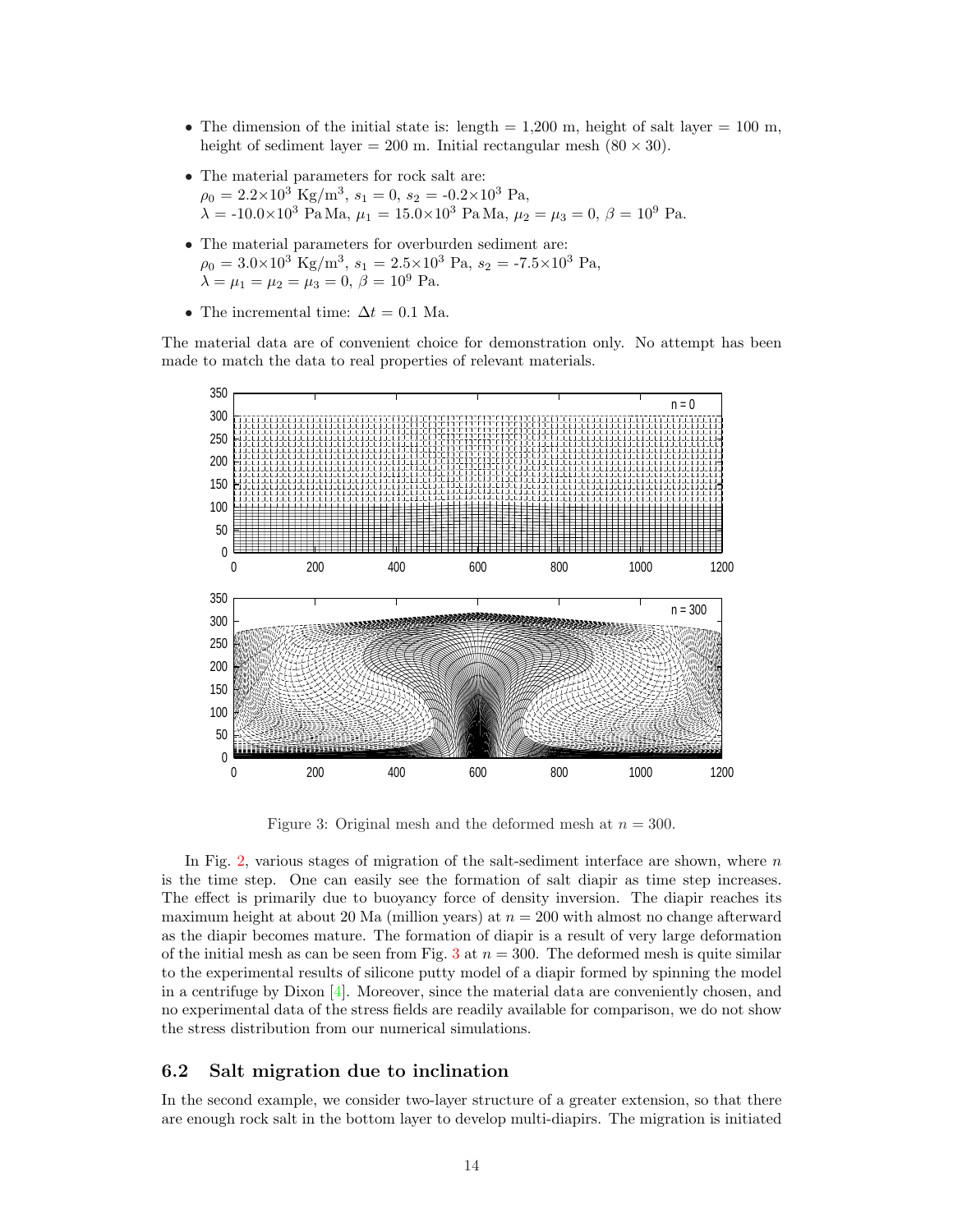

Figure 4: Salt migration initiated by a gradual lift of base rock to an angle of one degree at the initial 10 time steps on the left side. The figures show the growth sequence from right to the left for the appearance of salt structures.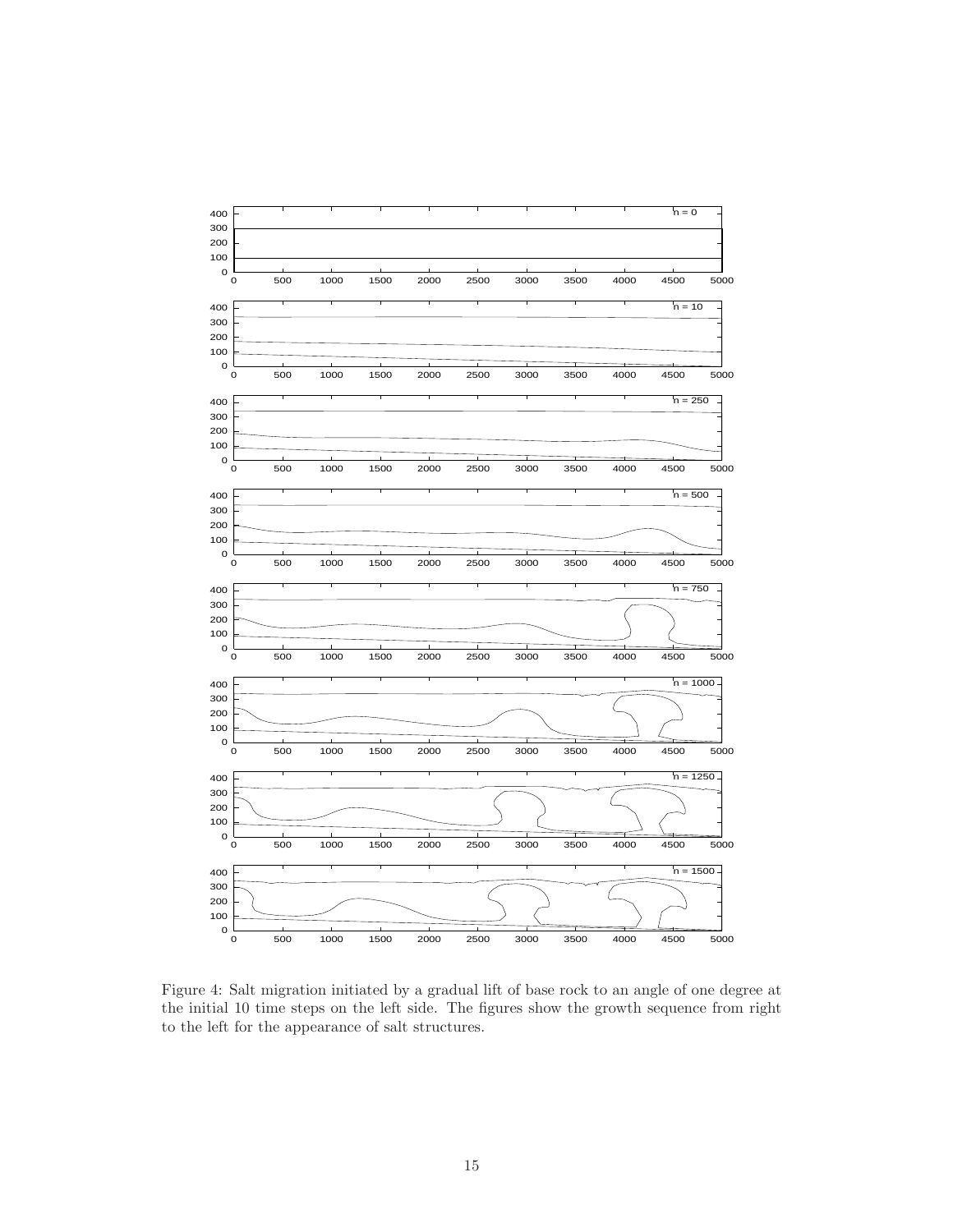by gradually lifting the base rock, which supports the salt layer, up to an inclination at an angle of one degree during the initial one million years  $(n = 10)$ .

- The dimension of the initial state is: length  $= 5,000$  m, height of salt layer  $= 100$  m, height of sediment layer = 200 m. Initial rectangular mesh  $(100 \times 30)$ .
- The material parameters for rock salt are:  $\rho_0 = 2.2 \times 10^3 \text{ Kg/m}^3, s_1 = 0, s_2 = -0.2 \times 10^3 \text{ Pa},$  $\lambda = -10.0 \times 10^3$  Pa Ma,  $\mu_1 = 15.0 \times 10^3$  Pa Ma,  $\mu_2 = \mu_3 = 0$ ,  $\beta = 2 \times 10^9$  Pa.
- $\bullet~$  The material parameters for overburden sediment are:  $\rho_0 = 3.0 \times 10^3 \text{ Kg/m}^3, s_1 = 2.5 \times 10^3 \text{ Pa}, s_2 = -7.5 \times 10^3 \text{ Pa},$  $\lambda = \mu_1 = \mu_2 = \mu_3 = 0, \, \beta = 2 \times 10^9$  Pa.
- The incremental time:  $\Delta t = 0.1$  Ma.

Due to the gravity, the lifting of the base rock on the left side pushes the body to the right which initiates the growth of a salt pillow at about the first 50 million years ( $n = 500$ ) as can be seen from Fig. 4. As time goes on, an adjacent salt pillow appears as the first one becomes a salt diapir. The figures show the growth sequence from right to left of the appearance of different salt structures up to 150 million years  $(n = 1500)$ .



Figure 5: Diagram of different types of salt structure due to a dip at an angle of more than one degree in Northern Germany (From F. Trusheim, Bull. Amer. Assoc. Petroleum Geologists 44 (1960))

Such formation due to inclination of base rock was reported in permian salt complex of northern Germany as shown in the sketch (Fig.  $5$ ) by Trusheim [21]. Although our numerical simulation is only two-dimensional, the similarity of the formation of salt structure is rather striking. However, since the numerical data are of convenient choice only, the estimated time in million of years in numerical simulation may not be of any real significance.

# 7 Final remarks

The purpose of the present work is twofold. Firstly, we extend the successive linear approximation method proposed in  $[12, 10]$  for finite elasticity to viscoelasticity. This is indeed a straightforward extension except a few additional details. Secondly, numerical simulations for large deformation in sediment-salt migration are presented as an application of the SLA method.

The numerical capability of the SLA method has been verified by comparison with wellknown universal solutions of finite elasticity in [12, 10]. With this confidence in mind, we apply this method to some problems in geomechanics of practical interest, which was the original motivation for this study in a research project. However, we do not attempt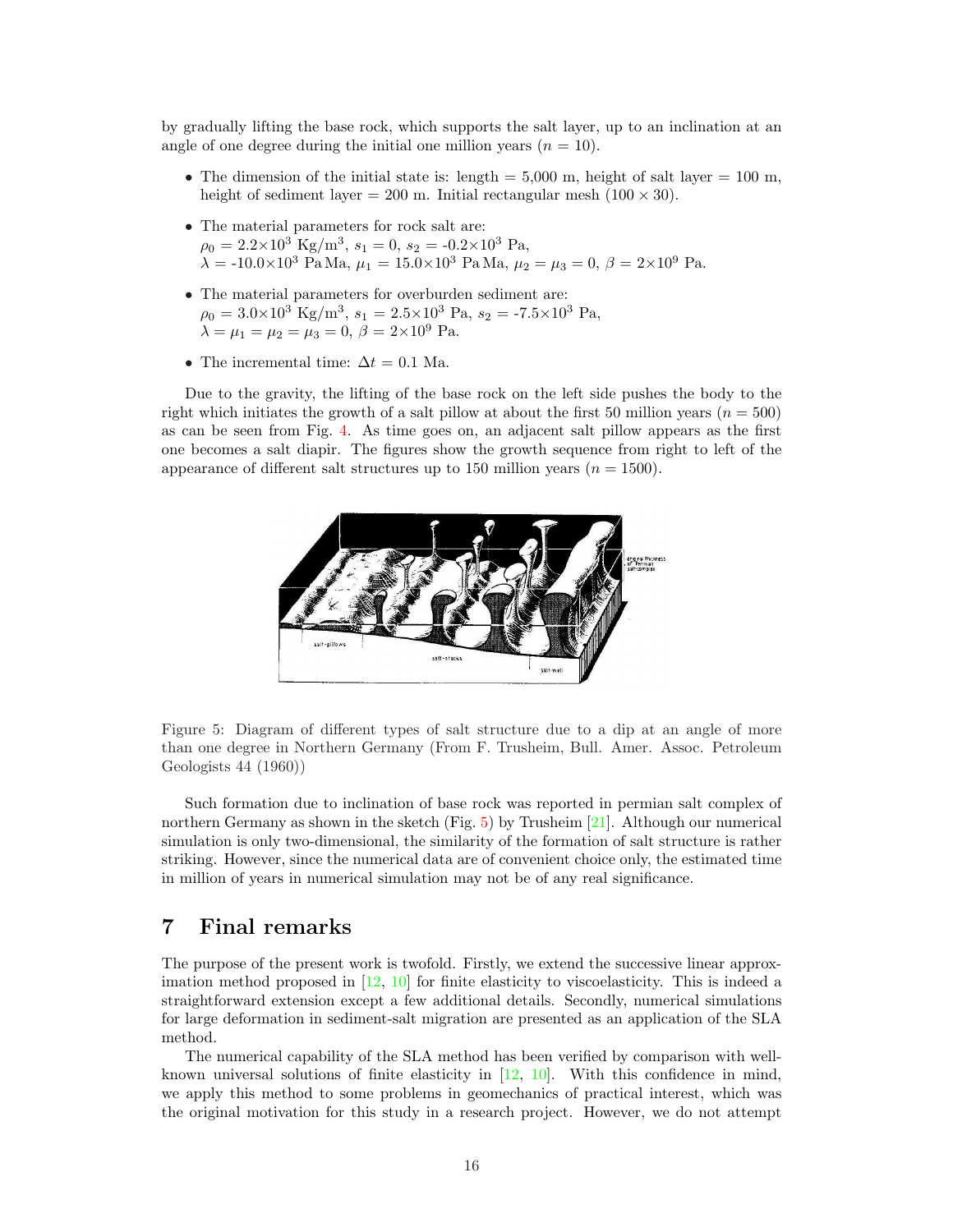quantitative validation of our simulations, because there are no geological field data nor comparable numerical results in the literature for consultation.

#### Remark 1: On material model

Although the problems of sediment-salt migration have been widely known and studied in salt tectonics and in petroleum industry. They usually were able to show some similar large deformation [13] by regarding the bodies as viscous fluids. However, from such results the stress distribution in the body would be of no meaningful physical significance because the body is a solid body instead. On the other hand, stress distribution from simulations (not shown in the paper) of our solid material models would be of real interest and render some useful information for petroleum industry.

Moreover, most of the material models used in those studies are rheological material models for fluid viscosity such as power law or something else [7, 8, 13]. In contrast, we have proposed solid material models based on the use of representation theorems for isotropic functions, which are well-known in constitutive theories of continuum mechanics. In fact, we are able to determine the material parameters, from uniaxial compression test for the sediment rock as Mooney–Rivlin material and uniaxial creep test for rock salt with the model (15), with very good agreement from experimental results of laboratory reports. However, for industrial research concerns, we do not show the numerical results with real material data. Instead, the numerical data for the simulations shown in this paper have been conveniently chosen. Nevertheless, we have found that the results of simulations with real material data are qualitatively equivalent to the ones presented in this paper.

#### Remark 2: On other incremental methods

For large deformations in finite elasticity, some incremental methods are widely known, for example, in the books by Ciarlet  $[2]$ , Oden  $[15]$ , and Ogden  $[16]$ . The methods usually concern small increments between successive boundary value problems formulated in the same domain of the *initial* reference configuration, i.e., in (total) Lagrangian formulation. This is the essential difference from the method proposed in this paper with the "updated" Lagrangian formulation, namely, the reference configuration is updated to the present state at each step. However, we refrain from calling the proposed method an Updated Lagrangian formulation (UL), because UL formulation is widely known in numerical literature (see for example [1]), for which the weak form of the problem is formulated in the Eulerian spatial domain, while the variable functions are expressed in the Lagrangian coordinate of the reference domain.

#### Remark 3: On small-on-large idea of linearization

For large deformations, systems of governing partial different equations are generally nonlinear. The boundary value problems are usually formulated in Lagrangian, arbitrary Lagrangian or Eulerian meshes, and numerical solution of nonlinear systems of discrete algebraic equations by Newton's type methods.

In this paper, we formulate boundary value problems in the coordinates relative to the configuration at the present time. In other words, we describe deformations relative to the present state, instead of a fixed (initial) reference configuration in the Lagrangian formulation. We call this the *Relative Lagrangian formulation* (it was called the *relative-descriptional* formulation in [10]).

The advantage of using the relative Lagrangian formulation is that we can consider a small time step from the present state, so that the constitutive function can be linearized relative to the present state, and the equation of motion becomes linear in relative displacement. When the present state proceeds in time, a nonlinear finite deformation can be treated as summation of successive small deformations in the same manner as the usual Euler's method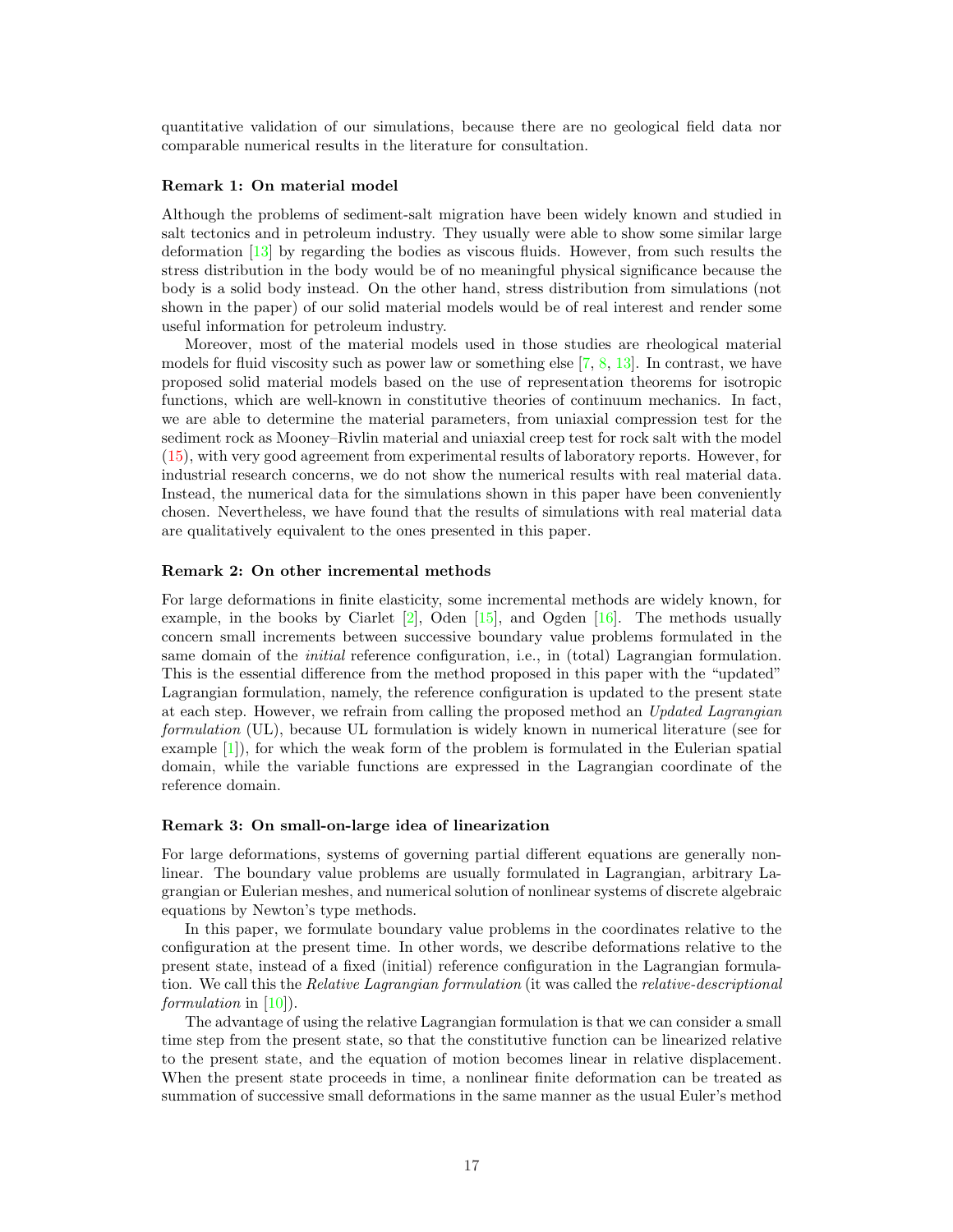for solving differential equations, i.e., successively at each state, the tangent is calculated and used to extrapolate the neighboring state.

The essential idea of the proposed method is based on the approach of small deformation superposed on large deformation  $[5]$ . Although the *small-on-large* idea is very well-known, to our knowledge, numerical implementations of Euler's type successive approximation based on this idea have not been explored.

On the other hand, computational literature based on the small-on-large idea, typically the methods introduced in  $[17, 18, 22]$  are very well documented. Such methods, in which the nonlinear algebraic systems resulting from the variational formulation of the *nonlin*ear boundary value problem are solved by Newton's method, employ the tangent operator obtained from small-on-large linearization of the constitutive functions and boundary conditions. Such methods are quite different from the one proposed in this paper concerning the use of the small-on-large approach. On the other hand, determination of tangent modulus, or equivalently the elasticity tensor, for material models is frequently discussed [14]. In the present paper, as an example, we consider a material model of Mooney–Rivlin type viscoelastic bodies and their elasticity and viscosity tensors are explicitly determined in the linearization.

In [19], the small-on-large idea is used in the formulation of elastodynamics, in the case of motions that have small displacement gradients with respect to a configuration that is a rigid motion from a fixed reference configuration, termed *small on rigid*. The constitutive equation is linearized similar to the one treated in this paper. However, the initial boundary value problem is formulated in the fixed reference configuration, i.e., the total Lagrangian formulation is employed, different from the relative Lagrangian formulation employing the intermediate preceding configuration as reference in this paper.

Acknowledgement This work is supported by a research project from Petrobras/Brasil. The authors (ISL, MAR) also acknowledge the partial support from research fellowship of CNPq, Brazil.

# References

- [1] Belytschko, T.; Liu, W.K.; Moran, B.: Nonlinear Finite Elements for Continua and Structures, John Wiley & Sons: Chichester, (2000).
- [2] Ciarlet, P.G.: Mathematical Elasticity, Volume. 1: Three-Dimensional Elasticity. North-Holland: Amsterdam, 1988.
- [3] Cipolatti, R., Liu, I-S., Rincon, M.A.: Mathematical analysis of successive linear approximation for Mooney–Rivlin material model in finite elasticity, Arxiv preprint arXiv:1107.2705
- [4] Dixon, J.M.: Finite strain and progressive deformation in models of diapiric structures, Tectonophysics 28, 89-124 (1975).
- [5] Green, A.E.; Rivlin R.S.; Shield, R.T.: General theory of small elastic deformations superposed on finite deformations. Pro. Roy. Soc. London, Ser. A, 211, 128-154, (1952).
- [6] Hutter, K.; Jöhnk, K.: Continuum Methods of Physical Modeling: Continuum Mechanics, Dimensional Analysis, Turbulence, Springer, 2004.
- [7] Ismail-Zadeh, A.T.; Huppert, H.E.; Lister, J.R.: Gravitational and buckling instabilities of rheologically layered structure: implications for salt diapirism,  $Geophys.$  J. Int., **148**, 288-302 (2002).
- [8] van Keken, P.E.; Spiers, C.J.; van den Berg, A.P.; Muyzert, E.J.: The effective viscosity of rocksalt: implementation of steady-state creep laws in numerical models of salt diapirism, *Tectonophysics* **225**, 457-476 (1993).